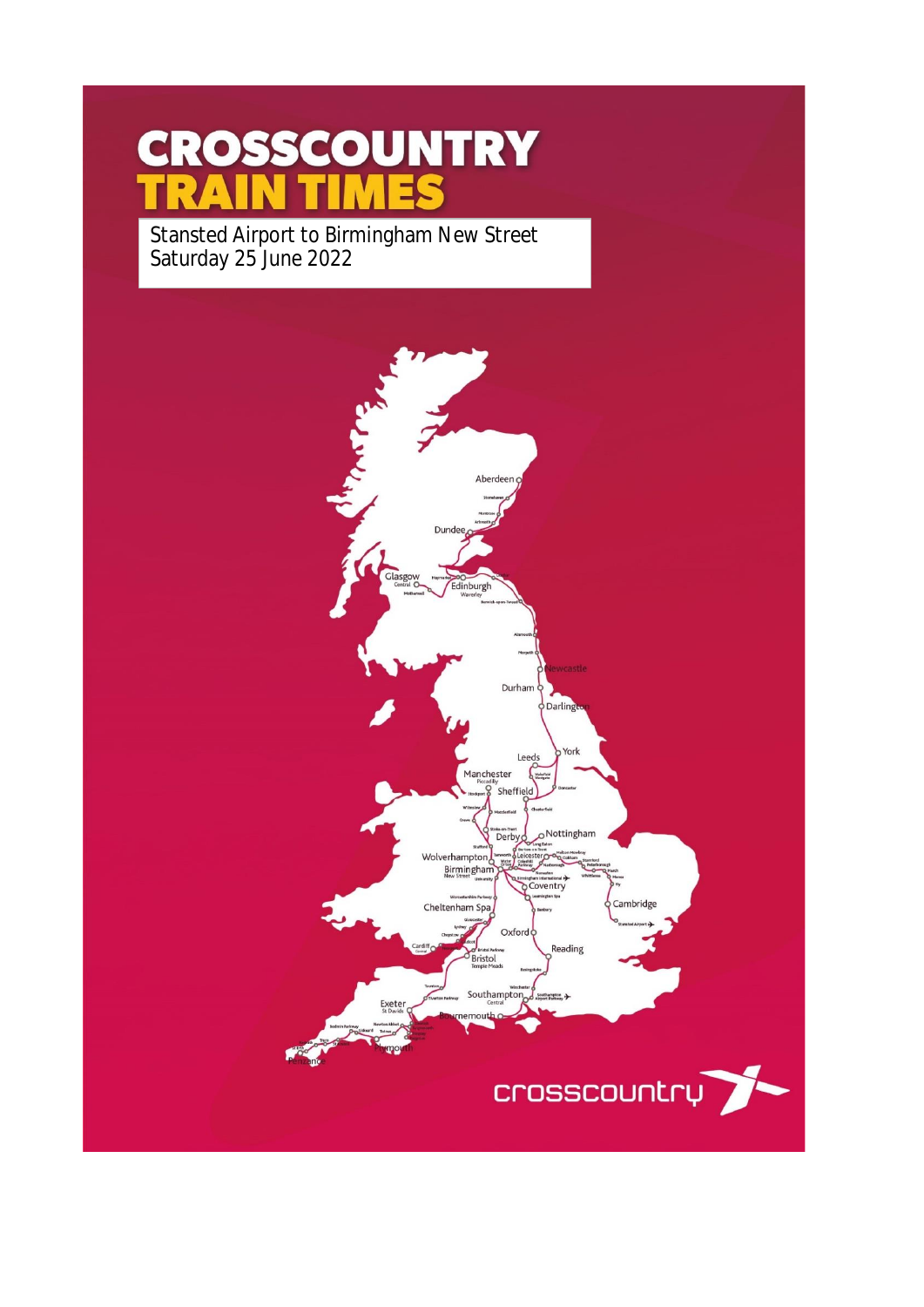| <b>Stansted Airport</b>            | Dep        | $\sim$ $\sim$                                                                           | $\sim$            | $\sim$ | 05.27                |       | 06.27                                                                                                                                                   |               | 07.27         |                                     | 08.27 | $\sim$ $\sim$        | 09.27         | $\mathbf{r}$  | 10.27                 |       |                               | $\sim$               | 12.27                                                                 |               | $\sim$ $\sim$ | 14.27  |
|------------------------------------|------------|-----------------------------------------------------------------------------------------|-------------------|--------|----------------------|-------|---------------------------------------------------------------------------------------------------------------------------------------------------------|---------------|---------------|-------------------------------------|-------|----------------------|---------------|---------------|-----------------------|-------|-------------------------------|----------------------|-----------------------------------------------------------------------|---------------|---------------|--------|
| <b>Audley End</b>                  |            | $\sim$ 100 $\sim$ 100 $\sim$                                                            |                   |        |                      |       |                                                                                                                                                         |               |               |                                     |       |                      |               |               |                       |       |                               |                      |                                                                       |               |               |        |
| <b>Cambridge</b>                   | Arr        | $\sim 10$                                                                               | $\sim$ $\sim$     |        | 05.55                |       | 06.56                                                                                                                                                   |               | 07.57         | $\sim$ $\sim$                       | 08.56 | $\sim$ $\sim$        | 09.56         | $\sim$ $\sim$ | 10.56                 |       |                               | $\sim$ $\sim$        | 12.56                                                                 | $\sim$ $\sim$ | $\sim$ $\sim$ | 14.56  |
| <b>Cambridge</b>                   | Dep        | a series.                                                                               |                   | 05.15  | 05.57                |       | 06.58                                                                                                                                                   | a an          | 08.00         | .                                   | 09.00 | والمتعاد             | 10.00         |               | 11.00                 |       | 12.00                         |                      | 13.00                                                                 |               | .             | 15.00  |
| <b>Ely</b>                         | <b>Arr</b> | $\sim$ $\sim$                                                                           |                   | 05.29  | 06.11                |       | 07.12                                                                                                                                                   | $\sim$ $\sim$ | 08.14         | $\sim$ $\sim$                       | 09.14 | $\sim$ $\sim$        | 10.14         | $\sim$ $\sim$ | 11.14                 |       | 12.14                         | $\sim$ $\sim$        | 13.14                                                                 | $\sim$ $\sim$ | $\sim$ $\sim$ | 15.14  |
| <b>Ely</b>                         | Dep        | $\sim$ 10 $\pm$                                                                         |                   | 05.30  | 06.12                |       | 07.13                                                                                                                                                   |               | 08.15         | $\cdots$                            | 09.15 | $\sim 100$           | 10.15         |               | 11.15                 |       | 12.15                         |                      | 13.15                                                                 |               |               | 15.15  |
| <b>Manea</b>                       |            | $\sim$ $\sim$                                                                           |                   |        | 06.23                |       |                                                                                                                                                         |               |               | $\sim$ $\sim$                       |       |                      |               |               |                       |       |                               | $\sim$ $\sim$        |                                                                       |               |               |        |
| <b>March</b>                       |            | $\begin{array}{cccccccccc} \bullet & \bullet & \bullet & \bullet & \bullet \end{array}$ |                   | 05.46  | 06.30                |       | 07.29                                                                                                                                                   |               | 08.31         | .                                   | 09.31 | $\sim$ $\sim$ $\sim$ | 10.31         |               | 11.31                 |       | 12.31                         |                      | 13.31                                                                 |               |               | 15.31  |
| <b>Whittlesea</b>                  |            | $\sim$ $\sim$                                                                           |                   | 05.58  | 06.42                |       | 07.41                                                                                                                                                   |               | $\sim$ $\sim$ | $\sim$ $\sim$                       |       |                      |               | $\cdot$ .     |                       |       |                               | $\sim$               |                                                                       |               | $\sim$        |        |
| l Peterborouah                     | Arr        | .                                                                                       |                   | 06.08  | 06.52                |       | 07.51                                                                                                                                                   |               | 08.49         |                                     | 09.49 |                      | 10.49         |               | 11.49                 |       | 12.49                         | $\sim$ $\sim$ $\sim$ | 13.49                                                                 |               |               | 15.49  |
| Peterborough                       | Dep        | $\sim$ $\sim$                                                                           | $\sim$            | 06.10  | 06.54                |       | 07.54                                                                                                                                                   |               | 08.54         | $\sim$ $\sim$                       | 09.54 | $\sim 10$            | 10.54         | $\mathbf{r}$  | 11.54                 |       | 12.54                         |                      | 13.54                                                                 | $\sim$        | $\sim$ $\sim$ | 15.54  |
| Stamford                           |            | $\begin{array}{cccccccccc} \bullet & \bullet & \bullet & \bullet & \bullet \end{array}$ |                   | 06.23  | 07.07                |       | 08.07                                                                                                                                                   |               | 09.07         |                                     | 10.07 |                      | 11.07         |               | 12.07                 |       | 13.07                         |                      | 14.07                                                                 |               |               | 16.07  |
| <b>Oakham</b>                      |            | $\sim$ $\sim$                                                                           |                   |        | 06.37 07.21          |       | 08.21                                                                                                                                                   |               | 09.21         | $\sim$                              | 10.21 | $\ddot{\phantom{a}}$ | 11.21         | . .           | 12.21                 |       | 13.21                         |                      | 14.21                                                                 |               | $\sim$ $\sim$ | 16.21  |
| <b>Melton Mowbray</b>              |            | $\mathbf{a} = \mathbf{a} + \mathbf{a} + \mathbf{b}$                                     |                   |        | 06.48 07.32          |       | 08.32                                                                                                                                                   |               | 09.32         |                                     | 10.32 |                      | 11.32         |               | 12.32                 |       | 13.32                         |                      | 14.32                                                                 |               |               | 16.32  |
| lLeicester                         | Arr        |                                                                                         |                   |        | 07.05 07.49          |       | 08.49                                                                                                                                                   |               | 09.49         |                                     | 10.49 |                      | 11.49         | $\sim$ $\sim$ | 12.49                 |       | 13.49                         |                      | 14.49                                                                 |               |               | 16.49  |
| lLeicester                         | Dep        |                                                                                         | 05.48 06.48       | 07.08  | 07.50                | 08.17 | 08.50                                                                                                                                                   |               | 09.18 09.50   | 10.18                               | 10.50 |                      | $11.18$ 11.50 | 12.18         | 12.50                 | 13.18 | 13.50                         | 14.18                | 14.50                                                                 | 15.18         | 16.18         | 16.50  |
| <b>South Wigston</b>               |            |                                                                                         | 05.54 06.54       |        | $\ddot{\phantom{0}}$ | 08.23 |                                                                                                                                                         |               | $\sim$        | 10.24                               |       |                      | $\sim$ $\sim$ | 12.24         |                       |       |                               | 14.24                |                                                                       |               | 16.24         |        |
| Narborough                         |            |                                                                                         | 05.59106.59       |        |                      | 08.28 |                                                                                                                                                         | 09.28         |               | 10.29                               |       | 11.28                |               | 12.29         |                       | 13.28 |                               | 14.29                |                                                                       | 15.28         | 16.29         |        |
| <b>Hinckley</b>                    |            |                                                                                         | 06.08107.08       |        |                      | 08.37 |                                                                                                                                                         | 09.36         |               | 10.38                               |       | 11.36                |               | 12.38         |                       | 13.36 |                               | 14.38                |                                                                       | 15.36         | 16.38         |        |
| Nuneaton                           | Arr        |                                                                                         |                   |        |                      |       | 06.14 07.14 07.26 08.08 08.43 09.08                                                                                                                     |               |               | 09.42 10.08 10.44 11.08 11.42 12.08 |       |                      |               |               |                       |       | 12.44   13.08   13.42   14.08 |                      | 14.44115.08115.42116.441                                              |               |               | 117.08 |
| <b>INuneaton</b>                   | Dep        |                                                                                         | 06.15 07.15 07.30 |        |                      |       | 08.09   08.45   09.09                                                                                                                                   |               |               | 09.43 10.09 10.45 11.09             |       |                      | 11.43 12.09   |               | 12.45   13.09   13.43 |       | 14.09                         |                      | 14.45 15.09                                                           |               | 15.43 16.45   | 17.09  |
| <b>Coleshill Parkway</b>           |            |                                                                                         | 06.30 07.30       | 07.47  |                      |       | 08.25 09.00 09.25                                                                                                                                       | 09.58         |               | 10.25 11.00                         | 11.25 | 11.58 12.25          |               |               | 13.00   13.25         | 13.58 | 14.25                         |                      | 15.00   15.25                                                         | 15.58         | 17.00         | 17.25  |
| <b>Water Orton</b>                 |            |                                                                                         | 07.36             |        |                      |       |                                                                                                                                                         | 10.02         |               |                                     |       | 12.02                |               |               |                       | 14.02 |                               |                      |                                                                       | 16.02         |               |        |
| <b>Birmingham New Street   Arr</b> |            |                                                                                         |                   |        |                      |       | $\vert 06.45 \vert 07.47 \vert 08.03 \vert 08.38 \vert 09.14 \vert 09.38 \vert 10.15 \vert 10.38 \vert 11.15 \vert 11.38 \vert 12.15 \vert 12.38 \vert$ |               |               |                                     |       |                      |               |               |                       |       |                               |                      | 13.15   13.38   14.15   14.38   15.15   15.38   16.15   17.15   17.38 |               |               |        |

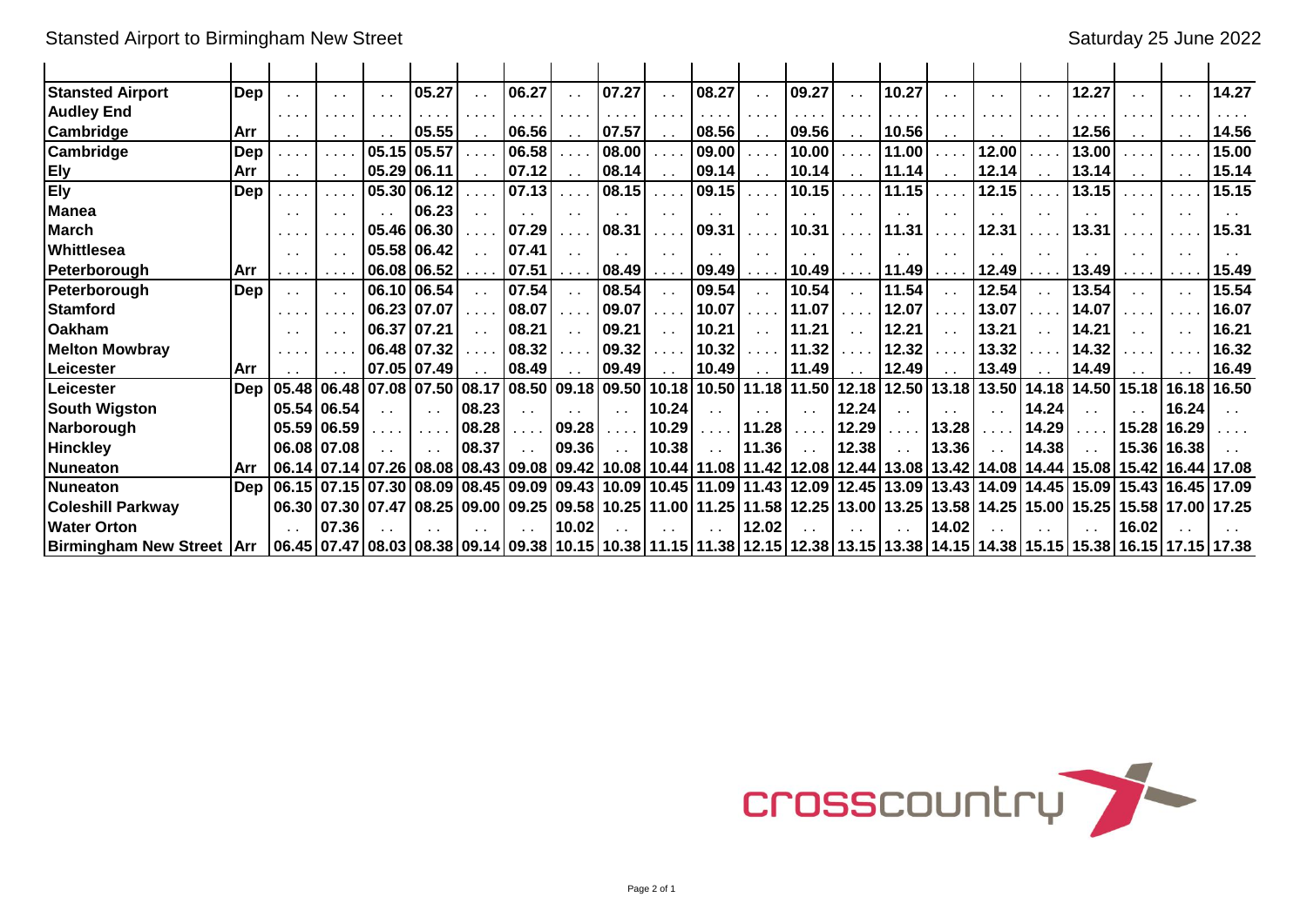| <b>Stansted Airport</b>            | Dep        | . .           |                      | . .                            | 16.27                   |                             |                         | . .                                                 | 18.27                                                                                 |                                |                      |                                            |                                           | 20.27 22.27 23.27    |                             |
|------------------------------------|------------|---------------|----------------------|--------------------------------|-------------------------|-----------------------------|-------------------------|-----------------------------------------------------|---------------------------------------------------------------------------------------|--------------------------------|----------------------|--------------------------------------------|-------------------------------------------|----------------------|-----------------------------|
| <b>Audley End</b>                  |            | .             |                      |                                |                         | $\sim$                      |                         |                                                     |                                                                                       | $\cdots$                       |                      |                                            |                                           | 20.41 22.41 23.41    |                             |
| Cambridge                          | Arr        | $\sim$ $\sim$ |                      |                                | 16.56                   |                             |                         |                                                     | 18.56                                                                                 | $\sim$ $\sim$                  |                      | $\ddot{\phantom{1}}$                       |                                           |                      | 20.56 22.58 23.58           |
| Cambridge                          | Dep        | .             | 16.00                | .                              | 17.00                   | $\cdots$                    | 18.00                   | $\sim 100$ km s $^{-1}$                             | 19.00                                                                                 | .                              | 20.00                | .                                          | $\cdots$                                  | $\cdots$             | $\sim$ $\sim$ $\sim$ $\sim$ |
| <b>Ely</b>                         | Arr        | $\ddotsc$     | 16.14                | . .                            | 17.14                   | $\sim$ $\sim$               | 18.14                   | $\sim$ $\sim$                                       | 19.14                                                                                 | $\sim$ $\sim$                  | 20.14                | $\sim$ $\sim$                              | $\sim$                                    | $\sim$ $\sim$        | $\sim$ $\sim$               |
| <b>Ely</b>                         | Dep        | .             | 16.15                | .                              | 17.15                   | $\cdots$                    | 18.15                   | $\sim 100$ km s $^{-1}$                             | 19.15                                                                                 | $\alpha$ , $\alpha$ , $\alpha$ | 20.15                | $\sim$ $\sim$ $\sim$                       | $\sim$ $\sim$ $\sim$                      |                      | .                           |
| <b>Manea</b>                       |            | $\sim$ $\sim$ |                      | $\ddot{\phantom{a}}$           |                         | $\ddot{\phantom{a}}$        | 18.26                   | $\ddot{\phantom{0}}$                                | . .                                                                                   | $\ddot{\phantom{0}}$           |                      | $\ddot{\phantom{0}}$                       |                                           |                      | $\sim$                      |
| <b>March</b>                       |            | .             | 16.31                | $\sim 100$ km s $^{-1}$        | 17.31                   | $\mathbf{1}$ , $\mathbf{1}$ | 18.33                   | $\alpha$ , $\alpha$ , $\alpha$                      | 19.31                                                                                 | .                              | 20.31                | .                                          | $\sim$ $\sim$ $\sim$                      |                      |                             |
| Whittlesea                         |            | $\sim$ $\sim$ |                      | $\ddot{\phantom{1}}$           | . .                     | $\sim$ 10 $\pm$             | $\sim$                  | . .                                                 | . .                                                                                   | $\sim$                         |                      | $\sim$ $\sim$                              |                                           |                      | $\sim$ $\sim$               |
| Peterborough                       | Arr        |               | 16.49                | $\alpha$ , $\alpha$ , $\alpha$ | 17.49                   | $\sim$ $\sim$ $\sim$ $\sim$ | 18.51                   | $\sim$ $\sim$ $\sim$ $\sim$                         | 19.49                                                                                 | $\sim$ $\sim$ $\sim$ $\sim$    | 20.49                | $\mathbf{r}$ , $\mathbf{r}$ , $\mathbf{r}$ | $\cdots$                                  | $\sim$ $\sim$ $\sim$ | $\cdots$                    |
| Peterborough                       | Dep        | $\sim$ $\sim$ | 16.54                | έx.                            | 17.54                   | $\sim 10$                   | 18.54                   | $\mathbf{r}$                                        | 19.54                                                                                 | $\sim 10$                      | 20.54                | $\ddot{\phantom{a}}$                       | . .                                       | $\ddotsc$            | $\sim$ $\sim$               |
| <b>Stamford</b>                    |            | $\cdots$      | 17.07                | .                              | 18.07                   | $\ldots$ .                  | 19.07                   | $\mathcal{L} \times \mathcal{L} \times \mathcal{L}$ | 20.07                                                                                 | $\sim 100$ km s $^{-1}$        | 21.07                | .                                          | $\sim$ $\sim$                             |                      |                             |
| <b>Oakham</b>                      |            | . .           | 17.21                | $\sim$ $\sim$                  | 18.21                   | $\sim$ $\sim$               | 19.21                   | $\sim 10$                                           | 20.21                                                                                 | $\mathbf{r}$ .                 | 21.21                | $\ddot{\phantom{1}}$                       |                                           |                      | $\sim$                      |
| <b>Melton Mowbray</b>              |            |               | 17.32                | .                              | 18.32                   | .                           | 19.32                   | $\cdots$                                            | 20.32                                                                                 | .                              | 21.32                |                                            |                                           |                      |                             |
| Leicester                          | Arr        |               | 17.49                |                                | 18.49                   | $\ddot{\phantom{0}}$        | 19.49                   | $\ddot{\phantom{a}}$                                | 20.49                                                                                 | $\ddot{\phantom{a}}$           | 21.49                | $\ddot{\phantom{1}}$                       | $\sim$                                    | $\sim$ $\sim$        | $\sim$ $\sim$               |
| Leicester                          | Dep        |               | 17.18 17.50          |                                | 18.18 18.50             |                             |                         |                                                     | 19.18 19.50 20.18 20.50 21.18 21.50                                                   |                                |                      | 22.20                                      |                                           |                      |                             |
| <b>South Wigston</b>               |            | 17.24         | $\ddot{\phantom{a}}$ | 18.24                          | $\sim$ $\sim$           | 19.24                       | $\sim$ $\sim$           | 20.24                                               | $\sim$ $\sim$                                                                         | 21.24                          | $\ddot{\phantom{a}}$ | 22.26                                      | $\ddot{\phantom{a}}$                      |                      | $\ddot{\phantom{0}}$        |
| Narborough                         |            | 17.29         | $\cdots$             | 18.29                          | $\sim 100$ km s $^{-1}$ | 19.29                       | $\sim 100$ km s $^{-1}$ | 20.29                                               | $\ldots$ .                                                                            | 21.29                          | $\cdots$             | 22.31                                      |                                           |                      |                             |
| <b>Hinckley</b>                    |            | 17.38         |                      | 18.38                          | $\sim$                  | 19.38                       | $\sim$                  | 20.38                                               | $\ddot{\phantom{a}}$                                                                  | 21.38                          | $\sim$               | 22.40                                      | $\ddot{\phantom{a}}$                      |                      | $\sim$ $\sim$               |
| Nuneaton                           | Arr        |               |                      |                                |                         |                             |                         |                                                     | 17.44   18.08   18.44   19.08   19.44   20.08   20.44   21.08   21.44   22.08   22.46 |                                |                      |                                            | $\alpha$ , $\alpha$ , $\alpha$ , $\alpha$ | $\cdots$             | .                           |
| <b>INuneaton</b>                   | <b>Dep</b> |               |                      |                                |                         |                             |                         |                                                     | 17.45   18.09   18.45   19.09   19.45   20.09   20.45   21.09   21.45   22.09   22.46 |                                |                      |                                            | $\ddot{\phantom{a}}$                      | . .                  | $\sim$                      |
| <b>Coleshill Parkway</b>           |            |               | 18.00   18.25        |                                |                         |                             |                         |                                                     | 19.00   19.25   20.00   20.25   21.00   21.25   22.00   22.25   23.02                 |                                |                      |                                            |                                           |                      |                             |
| <b>Water Orton</b>                 |            |               |                      |                                |                         |                             |                         |                                                     |                                                                                       |                                |                      |                                            | . .                                       |                      | $\sim$ $\sim$               |
| <b>Birmingham New Street   Arr</b> |            |               |                      |                                |                         |                             |                         |                                                     | 18.15   18.38   19.15   19.38   20.14   20.38   21.14   21.39   22.14   22.38   23.15 |                                |                      |                                            | $\sim$ 100 $\sim$ 100 $\sim$              |                      |                             |

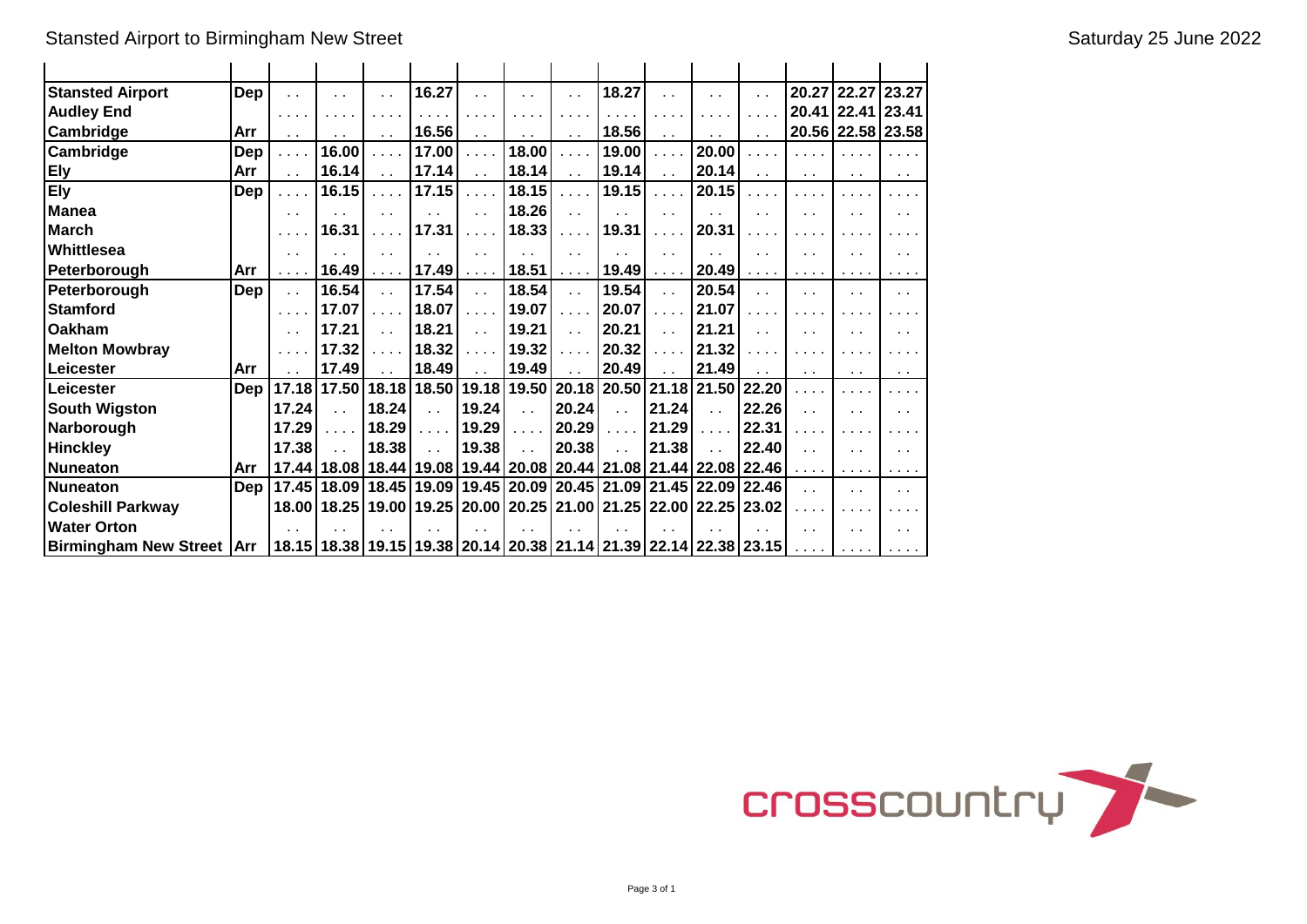| Birmingham New Street   Dep |            | $\sim$ $\sim$   | $\sim$                        | . .               | 05.22 |                      |               |                      |                              |                             |            | 05.52 06.22 06.52 07.22 07.52 08.22 08.52 09.52 10.22 10.52 11.22 11.52 12.22 12.52 13.22 |                             |       |                                           |                             |                             |                 |               |             | 13.52                 |
|-----------------------------|------------|-----------------|-------------------------------|-------------------|-------|----------------------|---------------|----------------------|------------------------------|-----------------------------|------------|-------------------------------------------------------------------------------------------|-----------------------------|-------|-------------------------------------------|-----------------------------|-----------------------------|-----------------|---------------|-------------|-----------------------|
| <b>Water Orton</b>          |            | $\cdots$        |                               |                   |       |                      |               | 07.03                |                              |                             |            | 09.03                                                                                     |                             |       | 11.03                                     |                             |                             |                 | 13.03         |             |                       |
| <b>Coleshill Parkway</b>    |            | $\sim$ 10 $\pm$ | $\sim$                        | $\sim$ $\sim$     |       |                      |               |                      |                              |                             |            | 05.36 06.06 06.36 07.07 07.36 08.06 08.36 09.07 10.09 10.36 11.07 11.36 12.09 12.36       |                             |       |                                           |                             |                             |                 |               |             | 13.07 13.36 14.09     |
| <b>Nuneaton</b>             | l Arr      |                 | .                             |                   |       |                      |               |                      |                              |                             |            | 05.50 06.20 06.50 07.22 07.50 08.20 08.50 09.21 10.23 10.50 11.21 11.50 12.23 12.50       |                             |       |                                           |                             |                             |                 |               |             | 13.21   13.50   14.23 |
| Nuneaton                    | <b>Dep</b> | $\sim$ $\sim$   | $\sim$ 10 $\pm$               | $\sim$            | 05.51 |                      |               |                      |                              |                             |            | 06.24   06.51   07.24   07.51   08.24   08.51   09.24   10.24   10.51                     |                             |       | $11.24$ 11.51                             |                             |                             | $12.24$   12.51 | 13.24         | 13.51       | 14.24                 |
| <b>Hinckley</b>             |            | $\cdots$        |                               |                   |       | 06.30                |               | 07.30                | .                            | 08.30                       | $\sim 100$ | 09.30   10.30                                                                             |                             |       | 11.30                                     | .                           | 12.30                       | .               | 13.30         |             | 14.30                 |
| Narborough                  |            | $\sim$ $\sim$   | $\sim$ $\sim$                 | $\sim$ $\sim$     |       | 06.39                | $\sim$ $\sim$ | 07.39                | $\sim$ $\sim$                | 08.39                       | $\sim 10$  |                                                                                           | 09.39 10.39                 |       | 11.39                                     | $\sim$ $\sim$               | 12.39                       | $\sim$ $\sim$   | 13.39         | $\sim 10$   | 14.39                 |
| <b>South Wigston</b>        |            | $\cdots$        |                               |                   |       | 06.44                |               | 07.44                |                              | 08.44                       |            |                                                                                           | 10.44                       |       | 11.44                                     |                             | 12.44                       |                 |               |             | 14.44                 |
| Leicester                   | l Arr      | $\sim$ $\sim$   | $\sim$ $\sim$                 | $\sim$ $\sim$     |       |                      |               |                      |                              |                             |            | 06.10 06.50 07.10 07.50 08.11 08.51 09.10 09.50 10.51 11.10 11.51 12.10 12.50 13.10 13.51 |                             |       |                                           |                             |                             |                 |               | 14.10 14.51 |                       |
| Leicester                   | Dep        |                 |                               |                   | 06.15 |                      | 07.14         | .                    | 08.13                        |                             | 09.12      |                                                                                           |                             | 11.12 |                                           | 12.12                       |                             | 13.12           |               | 14.12       |                       |
| <b>Melton Mowbray</b>       |            | $\sim$ $\sim$   | $\sim$ $\sim$                 | $\sim$ $\sim$     | 06.31 |                      | 07.30         | $\ddot{\phantom{a}}$ | 08.29                        | $\ddot{\phantom{0}}$        | 09.28      | $\sim$ $\sim$                                                                             |                             | 11.28 |                                           | 12.28                       | $\ddot{\phantom{a}}$        | 13.28           | $\sim$        | 14.28       |                       |
| <b>Oakham</b>               |            | .               |                               |                   | 06.43 |                      | 07.42         |                      | 08.41                        |                             | 09.40      |                                                                                           |                             | 11.40 |                                           | 12.40                       |                             | 13.40           |               | 14.40       |                       |
| <b>Stamford</b>             |            | $\sim$ $\sim$   | $\sim$ $\sim$                 | $\sim$ $\sim$     | 06.57 |                      | 07.56         | $\ddot{\phantom{a}}$ | 08.55                        | $\ddot{\phantom{0}}$        | 09.54      | $\sim$ $\sim$                                                                             |                             | 11.54 |                                           | 12.54                       |                             | 13.54           | $\sim$        | 14.54       |                       |
| Peterborough                | l Arr      |                 |                               |                   | 07.10 | $\sim$ $\sim$ $\sim$ | 08.09         | $\cdots$             | 09.09                        | $\sim$ $\sim$ $\sim$ $\sim$ | 10.07      | $\mathbf{r}$ , and $\mathbf{r}$                                                           |                             | 12.07 | $\sim 100$ km s $^{-1}$                   | 13.07                       |                             | 14.07           |               | 15.07       |                       |
| Peterborough                | <b>Dep</b> | $\sim$ $\sim$   | $\sim$ $\sim$                 | $\sim$ 10 $\pm$   | 07.13 |                      | 08.16         | $\sim$ $\sim$        | 09.16                        | $\sim$ $\sim$               | 10.15      | $\sim$ $\sim$                                                                             |                             | 12.16 |                                           | 13.16                       | $\ddot{\phantom{0}}$        | 14.16           | $\mathbf{r}$  | 15.16       |                       |
| Whittlesea                  |            |                 |                               |                   | 07.21 |                      |               | .                    |                              |                             |            |                                                                                           |                             |       |                                           |                             |                             |                 |               |             |                       |
| <b>March</b>                |            |                 |                               | $\sim$ $\sim$     | 07.32 |                      | 08.31         |                      | 09.31                        | $\sim$ $\sim$               | 10.30      | $\sim$ $\sim$                                                                             |                             | 12.32 |                                           | 13.31                       |                             | 14.31           | $\sim$ $\sim$ | 15.31       |                       |
| <b>Manea</b>                |            | .               |                               |                   | 07.39 |                      |               | .                    |                              |                             |            |                                                                                           |                             |       |                                           |                             |                             |                 |               |             |                       |
| <b>Ely</b>                  | l Arr      | $\sim$ 10 $\pm$ | $\sim$ 10 $\pm$               | $\sim$ $\sim$     | 07.53 | $\sim$ $\sim$        | 08.49         | $\sim$ $\sim$        | 09.50                        | $\sim$ $\sim$               | 10.48      | $\sim$ $\sim$                                                                             |                             | 12.50 | $\sim$ $\sim$                             | 13.49                       | $\sim$ $\sim$               | 14.49           |               | 15.49       |                       |
| <b>Ely</b>                  | Dep        |                 |                               |                   | 07.53 |                      | 08.50         | .                    | 09.50                        |                             | 10.49      | $\sim$ $\sim$ $\sim$                                                                      |                             | 12.51 |                                           | 13.50                       |                             | 14.50           |               | 15.50       |                       |
| <b>Cambridge</b>            | Arr        |                 |                               |                   | 08.09 | $\sim$ $\sim$        | 09.05         | $\sim$ $\sim$        | 10.06                        | $\sim$ $\sim$               | 11.04      | $\sim$ $\sim$                                                                             |                             | 13.06 | $\sim$ $\sim$                             | 14.06                       | $\sim$ $\sim$               | 15.05           |               | 16.06       |                       |
| <b>Cambridge</b>            | Dep        | 04.51           | 05.40   06.40   07.36         |                   | 08.11 |                      | 09.11         |                      | e a la                       |                             | 11.11      |                                                                                           |                             | 13.11 |                                           |                             |                             | 15.11           |               |             |                       |
| <b>Audley End</b>           |            |                 |                               | 05.55 06.55 07.52 |       |                      |               |                      |                              |                             |            |                                                                                           |                             |       |                                           |                             |                             |                 |               |             |                       |
| <b>Stansted Airport</b>     | <b>Arr</b> |                 | 05.17 06.10 07.10 08.10 08.41 |                   |       | <b>Service</b>       | 09.41         | $\cdots$             | $\sim$ 100 $\sim$ 100 $\sim$ | $\sim$ $\sim$ $\sim$ $\sim$ | 11.41      | <b>Service</b>                                                                            | $\sim$ $\sim$ $\sim$ $\sim$ | 13.41 | $\alpha$ , $\alpha$ , $\alpha$ , $\alpha$ | $\sim$ $\sim$ $\sim$ $\sim$ | $\sim$ $\sim$ $\sim$ $\sim$ | 15.41           |               |             |                       |

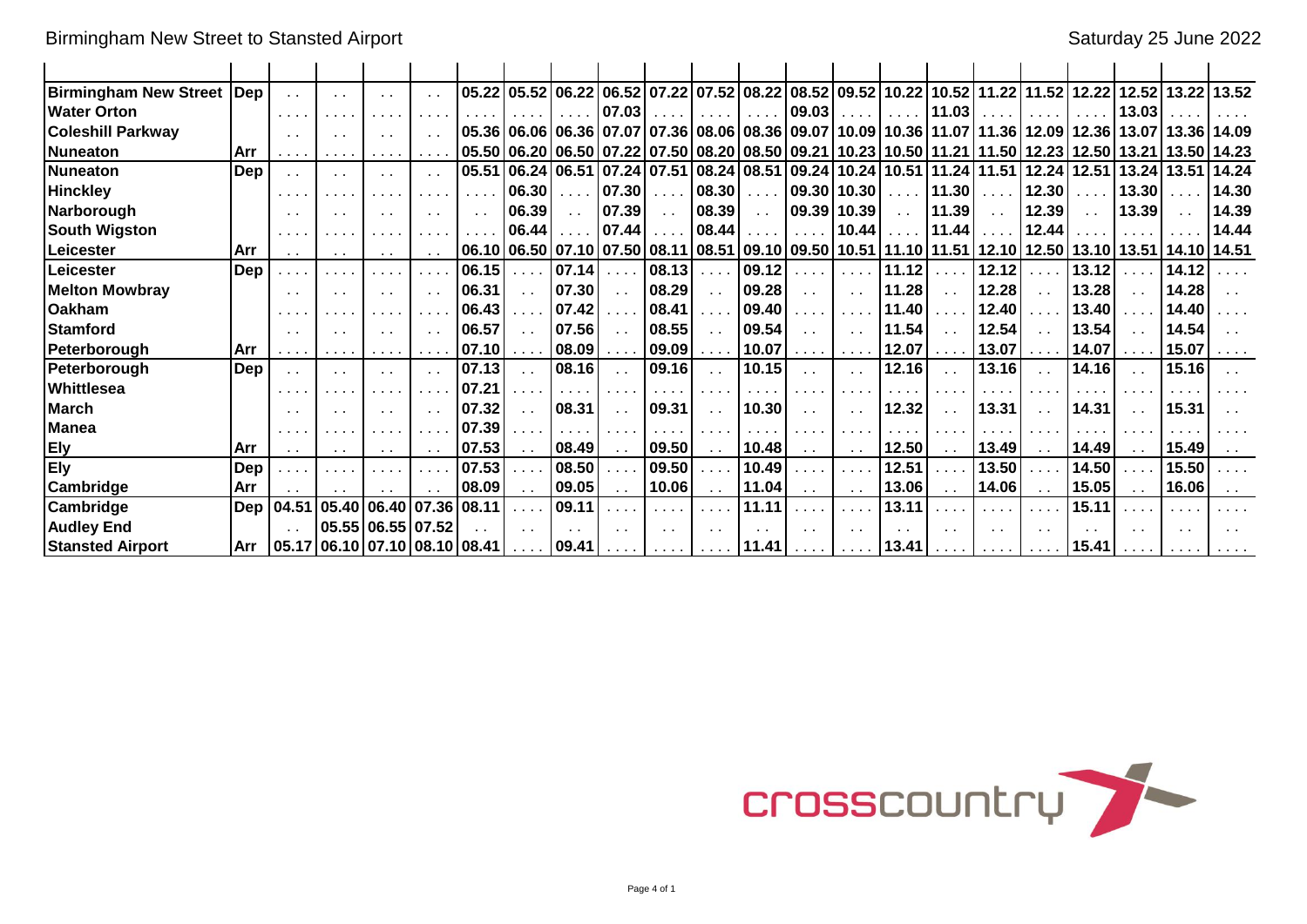Birmingham New Street to Stansted Airport School School and School Saturday 25 June 2022

| Birmingham New Street  Dep   14.22   14.52   15.22   15.52   16.22   16.52   17.22   17.52   18.22   18.52   19.22   19.52   20.22   20.52   22.22 |     |                      |                                                                                                                       |                                                             |                             |                         |                                                                          |                                                                          |                                                             |                                |                                                     |                             |                                           |                                            |                                           |                                                             |
|----------------------------------------------------------------------------------------------------------------------------------------------------|-----|----------------------|-----------------------------------------------------------------------------------------------------------------------|-------------------------------------------------------------|-----------------------------|-------------------------|--------------------------------------------------------------------------|--------------------------------------------------------------------------|-------------------------------------------------------------|--------------------------------|-----------------------------------------------------|-----------------------------|-------------------------------------------|--------------------------------------------|-------------------------------------------|-------------------------------------------------------------|
| <b>Water Orton</b>                                                                                                                                 |     |                      | 15.03                                                                                                                 |                                                             | .                           |                         | 17.03                                                                    |                                                                          |                                                             |                                |                                                     |                             | 20.03                                     |                                            | .                                         | $\mathbf{a}$ , $\mathbf{a}$ , $\mathbf{a}$ , $\mathbf{a}$ , |
| <b>Coleshill Parkway</b>                                                                                                                           |     |                      | 14.36   15.07   15.36   16.09   16.36   17.07   17.36   18.06   18.36   19.06   19.36   20.07   20.36   21.06   22.36 |                                                             |                             |                         |                                                                          |                                                                          |                                                             |                                |                                                     |                             |                                           |                                            |                                           |                                                             |
| <b>Nuneaton</b>                                                                                                                                    | Arr |                      | 14.50   15.21   15.50   16.23   16.50   17.21   17.50   18.20   18.50   19.20   19.50   20.21   20.50   21.20   22.50 |                                                             |                             |                         |                                                                          |                                                                          |                                                             |                                |                                                     |                             |                                           |                                            |                                           |                                                             |
| <b>Nuneaton</b>                                                                                                                                    | Dep |                      | 14.51   15.24   15.51   16.24   16.51   17.24   17.51   18.24   18.51   19.21   19.51   20.24   20.51   21.24   22.51 |                                                             |                             |                         |                                                                          |                                                                          |                                                             |                                |                                                     |                             |                                           |                                            |                                           |                                                             |
| <b>Hinckley</b>                                                                                                                                    |     |                      | 15.30                                                                                                                 | $\cdots$                                                    | 16.30                       | $\sim 100$ km s $^{-1}$ | 17.30                                                                    | $\cdots$                                                                 | 18.30                                                       | $\alpha$ , $\alpha$ , $\alpha$ | 19.28                                               | $\mathbf{1}$                | 20.30                                     | $\cdots$                                   |                                           | 21.30 22.58                                                 |
| Narborough                                                                                                                                         |     | $\sim$ $\sim$        | 15.39                                                                                                                 | $\sim$                                                      | 16.39                       | $\sim 10^{-1}$          | 17.39                                                                    | $\sim 10$                                                                | 18.39                                                       | $\sim 10^7$                    | 19.36                                               | $\mathcal{L}(\mathcal{A})$  | 20.39                                     | $\sim 10$                                  |                                           | 21.39 23.06                                                 |
| <b>South Wigston</b>                                                                                                                               |     |                      | 15.44                                                                                                                 | 2.1111                                                      | 16.44                       | $\cdots$                | . 1                                                                      | $\alpha$ , $\alpha$ , $\alpha$                                           | 18.44                                                       | $\alpha$ , $\alpha$ , $\alpha$ | 19.42                                               | $\cdots$                    | 20.44                                     | $\mathbf{1}$ , $\mathbf{1}$ , $\mathbf{1}$ | 21.44   23.11                             |                                                             |
| Leicester                                                                                                                                          | Arr |                      | 15.10   15.51   16.10   16.51   17.10   17.49   18.10   18.50   19.10   19.50   20.10   20.51   21.10   21.50   23.18 |                                                             |                             |                         |                                                                          |                                                                          |                                                             |                                |                                                     |                             |                                           |                                            |                                           |                                                             |
| Leicester                                                                                                                                          | Dep | 15.12                | $\alpha$ , $\alpha$ , $\alpha$                                                                                        | 16.12                                                       | $\cdots$                    | 17.12                   | $\mathcal{L} \times \mathcal{L} \times \mathcal{L}$                      | 18.12                                                                    | $\mathcal{L} \times \mathcal{L} \times \mathcal{L}$         | 19.12                          | $\mathcal{L} \times \mathcal{L} \times \mathcal{L}$ | 20.12                       | $\cdots$                                  | 21.12                                      |                                           | .                                                           |
| <b>Melton Mowbray</b>                                                                                                                              |     | 15.28                | $\mathbf{r}$                                                                                                          | 16.28                                                       | $\ddot{\phantom{a}}$        | 17.28                   | $\mathbf{r}$                                                             | 18.28                                                                    | $\sim$ $\sim$                                               | 19.28                          | $\sim 10^7$                                         | 20.28                       | $\mathbf{r}$                              | 21.28                                      | $\mathbf{r}$                              | $\sim$                                                      |
| Oakham                                                                                                                                             |     | 15.40                | $\cdots$                                                                                                              | 16.40                                                       | $\cdots$                    | 17.40                   | $\sim 100$ km s $^{-1}$                                                  | 18.40                                                                    | $\mathbf{1}$ , $\mathbf{1}$ , $\mathbf{1}$                  | 19.40                          | $\cdots$                                            | 20.40                       | $\mathbf{r}$                              | 21.40                                      | .                                         | .                                                           |
| <b>Stamford</b>                                                                                                                                    |     | 15.54                | $\sim 10$                                                                                                             | 16.54                                                       | $\sim$ $\sim$               | 17.54                   | $\sim 10$                                                                | 18.54                                                                    | $\bar{a}$ .                                                 | 19.54                          | $\sim 10^{-1}$                                      | 20.54                       | $\sim$ $\sim$                             | 21.54                                      | $\ddot{\phantom{a}}$                      | $\sim$ $\sim$                                               |
| Peterborough                                                                                                                                       | Arr | 16.07                | $\mathcal{L}^{\mathcal{A}}$ , $\mathcal{L}^{\mathcal{A}}$ , $\mathcal{L}^{\mathcal{A}}$                               | 17.07                                                       | $\sim$ $\sim$ $\sim$ $\sim$ | 18.07                   | $\sim 100$ km s $^{-1}$                                                  | 19.07                                                                    | $\mathcal{L} \times \mathcal{L} \times \mathcal{L}$         | 20.07                          | $\mathbf{z}$ , and $\mathbf{z}$                     | 21.07                       | $\alpha$ , $\alpha$ , $\alpha$            | 22.07                                      | $\alpha$ , $\alpha$ , $\alpha$ , $\alpha$ | .                                                           |
| Peterborough                                                                                                                                       | Dep | 16.16                | $\sim 10$                                                                                                             | 17.16                                                       | $\ddot{\phantom{a}}$        | 18.16                   | $\sim 10$                                                                | 19.16                                                                    | $\sim$ .                                                    | 20.16                          | $\mathbf{r}$                                        | 21.16                       | $\sim$                                    | 22.14                                      |                                           | . .                                                         |
| Whittlesea                                                                                                                                         |     |                      | $\cdots$                                                                                                              | 17.24                                                       | $\sim$ $\sim$ $\sim$ $\sim$ | $\cdots$                | $\cdots$                                                                 | .                                                                        | $\cdots$                                                    | $\cdots$                       | $\cdots$                                            | $\cdots$                    | $\cdots$                                  | $\cdots$                                   |                                           |                                                             |
| <b>March</b>                                                                                                                                       |     | 16.31                | $\sim 10$                                                                                                             | 17.35                                                       | $\mathbf{r}$                | 18.31                   | $\sim 10$                                                                | 19.31                                                                    | $\ddot{\phantom{a}}$                                        | 20.31                          | $\ddot{\phantom{a}}$                                | 21.31                       | $\sim$ $\sim$                             | 22.30                                      |                                           | . .                                                         |
| <b>Manea</b>                                                                                                                                       |     | $\cdots$             | $\cdots$                                                                                                              | 17.42                                                       | $\cdots$                    | $\cdots$                | $\cdots$                                                                 | $\sim$ $\sim$ $\sim$                                                     | .                                                           | $\cdots$                       | $\cdots$                                            | $\sim$ $\sim$ $\sim$ $\sim$ | $\sim$ $\sim$                             |                                            |                                           |                                                             |
| <b>Ely</b>                                                                                                                                         | Arr | 16.49                | $\sim 10$                                                                                                             | 17.56                                                       | $\sim 1$                    | 18.49                   | $\sim 10$                                                                | 19.49                                                                    | $\sim$ $\sim$                                               | 20.49                          | $\sim$ $\sim$                                       | 21.49                       | $\sim$ $\sim$                             | 22.48                                      |                                           | $\sim$ $\sim$                                               |
| <b>Ely</b>                                                                                                                                         | Dep | 16.50                | $\sim 100$ km s $^{-1}$                                                                                               | 18.00                                                       | $\cdots$                    | 18.50                   | $\sim 100$ km s $^{-1}$                                                  | 19.50                                                                    | $\sim 100$ .                                                | 20.50                          | $\mathbf{1}$ and $\mathbf{1}$                       | 21.50                       | $\mathbf{r}$                              | 22.48                                      |                                           | $\sim$ $\sim$ $\sim$                                        |
| Cambridge                                                                                                                                          | Arr | 17.05                | $\sim$ $\sim$                                                                                                         | 18.16                                                       | $\sim$ $\sim$               | 19.05                   | $\sim$ $\sim$                                                            | 20.06                                                                    | $\sim$ $\sim$                                               | 21.05                          | $\sim$ $\sim$                                       | 22.05                       | $\sim$                                    | 23.04                                      | $\sim$                                    | $\ddotsc$                                                   |
| Cambridge                                                                                                                                          | Dep | 17.11                | $\cdots$                                                                                                              | $\alpha$ , $\alpha$ , $\alpha$                              | $\cdots$                    | 19.11                   | $\sim 100$ km s $^{-1}$                                                  | $\alpha$ , $\alpha$ , $\alpha$                                           | .                                                           | 21.11                          | $\sim 100$ km s $^{-1}$                             | 22.11                       | $\cdots$                                  |                                            |                                           | $\sim$ $\sim$ $\sim$                                        |
| <b>Audley End</b>                                                                                                                                  |     | $\ddot{\phantom{0}}$ | $\sim$ 10 $\pm$                                                                                                       | $\sim$ $\sim$                                               | $\sim$ $\sim$               | $\mathbf{r}$            | $\sim$                                                                   | $\sim$                                                                   | $\sim$ $\sim$                                               | $\sim$                         | $\sim$                                              | $\sim$                      | $\ddot{\phantom{0}}$                      | $\mathbf{r}$                               | $\sim$                                    | $\sim$ $\sim$                                               |
| <b>Stansted Airport</b>                                                                                                                            | Arr | 17.41                | $\sim$ 100 $\sim$ 100 $\sim$                                                                                          | $\mathbf{r}$ , $\mathbf{r}$ , $\mathbf{r}$ , $\mathbf{r}$ , | $\sim 100$ km s $^{-1}$     | 19.41                   | $\mathbf{r}$ , $\mathbf{r}$ , $\mathbf{r}$ , $\mathbf{r}$ , $\mathbf{r}$ | $\mathbf{a}$ , $\mathbf{a}$ , $\mathbf{a}$ , $\mathbf{a}$ , $\mathbf{a}$ | $\mathbf{r}$ , $\mathbf{r}$ , $\mathbf{r}$ , $\mathbf{r}$ , | 21.41                          |                                                     | $\ldots$   22.41            | $\alpha$ , $\alpha$ , $\alpha$ , $\alpha$ | $\sim$ 100 $\sim$ 100 $\sim$               | .                                         |                                                             |

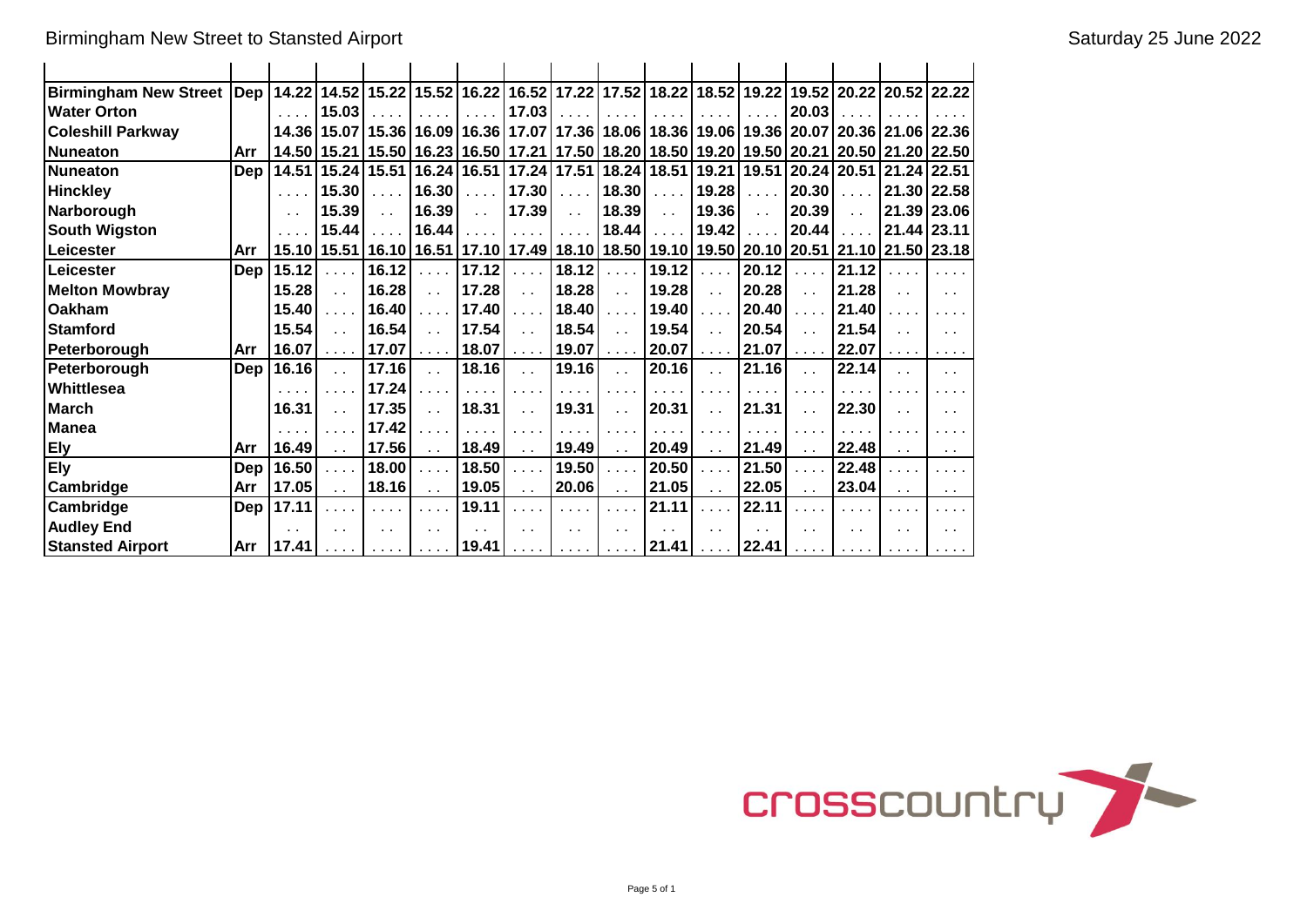# **CROSSCOUNTRY** MES

Stansted Airport to Birmingham New Street Sunday 26 June 2022

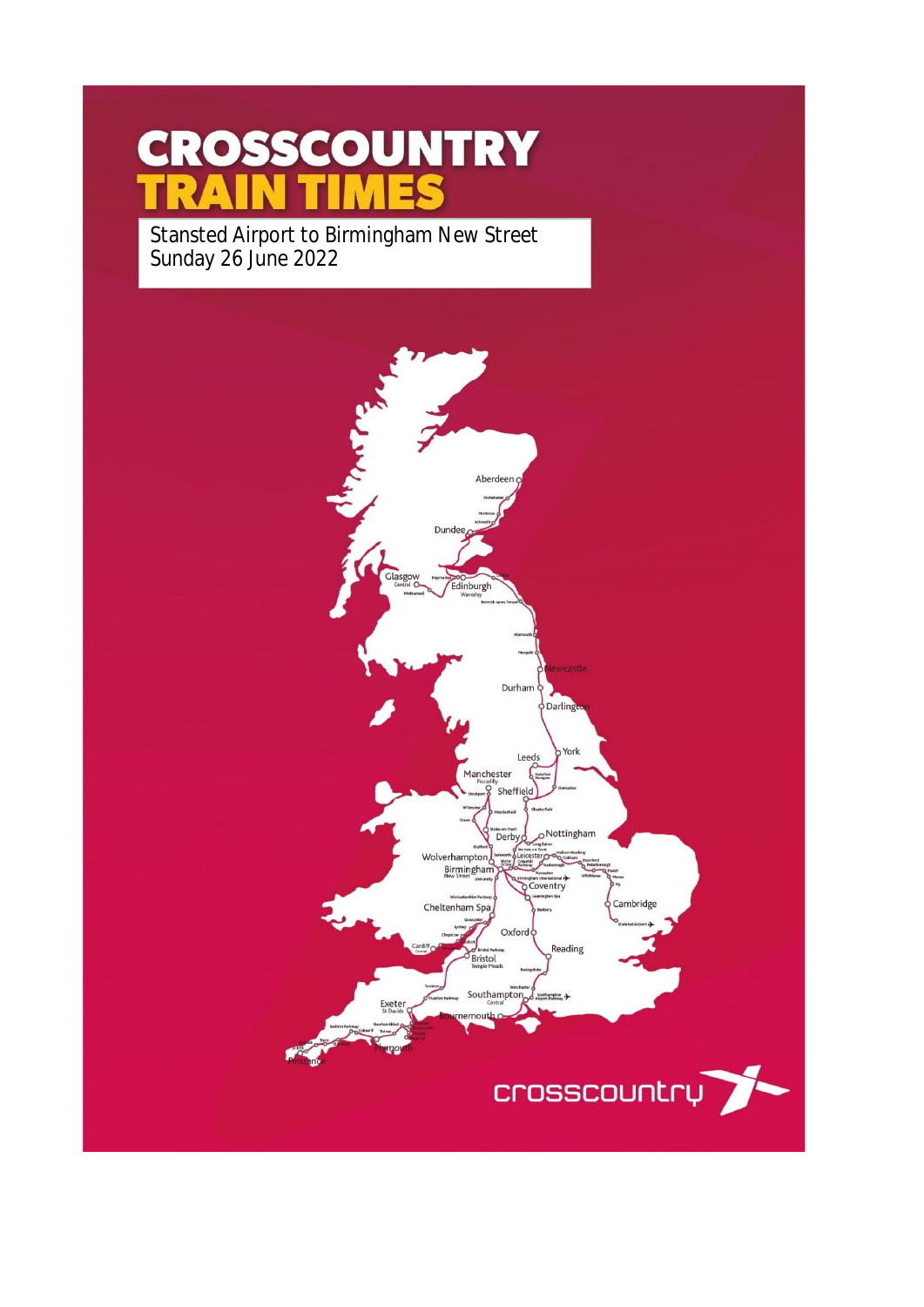Stansted Airport to Birmingham New Street Sunday 26 June 2022

|                                    |                |                                                     |                                                          |                                                                                       |                                                           |                 | <b>BUS</b>                  |                                                           | <b>BUS</b>                           |                                                      |                             | <b>BUS</b>                   |                                                             | <b>BUS</b>                                                                                                      |               |                             | <b>BUS</b>               |                                    | <b>BUS</b>                     |                 |                                                           | <b>BUS</b>      |
|------------------------------------|----------------|-----------------------------------------------------|----------------------------------------------------------|---------------------------------------------------------------------------------------|-----------------------------------------------------------|-----------------|-----------------------------|-----------------------------------------------------------|--------------------------------------|------------------------------------------------------|-----------------------------|------------------------------|-------------------------------------------------------------|-----------------------------------------------------------------------------------------------------------------|---------------|-----------------------------|--------------------------|------------------------------------|--------------------------------|-----------------|-----------------------------------------------------------|-----------------|
| <b>Stansted Airport</b>            | Dep            |                                                     | $\sim$ 10 $\pm$                                          |                                                                                       | $\cdot$ .                                                 | $\sim$          |                             | 10.27                                                     |                                      | $\sim$ $\sim$                                        | $\sim$ $\sim$               | $\sim 10$                    | 11.27                                                       | $\sim$ $\sim$                                                                                                   | . .           |                             |                          | 12.27                              |                                |                 | $\sim$ $\sim$                                             |                 |
| <b>Audley End</b>                  |                | $\mathbf{r}$ , and $\mathbf{r}$                     | .                                                        |                                                                                       |                                                           |                 |                             |                                                           | $\cdots$                             | $\mathbf{r}=\mathbf{r}+\mathbf{r}$                   | .                           | .                            |                                                             | .                                                                                                               |               |                             |                          |                                    |                                |                 | $\mathbf{a}$ , $\mathbf{a}$ , $\mathbf{a}$ , $\mathbf{a}$ |                 |
| <b>Cambridge</b>                   | Arr            | $\sim$ $\sim$                                       | $\sim 100$                                               | $\sim$ 10 $\pm$                                                                       | $\sim$ $\sim$                                             | $\sim$ 10 $\pm$ |                             | 10.55                                                     | $\sim 100$                           | $\sim 100$                                           | $\sim$ $\sim$               | $\sim$                       | 11.56                                                       | $\sim$ 10 $\pm$                                                                                                 | $\sim 100$    | $\sim$ $\sim$               | $\sim$ $\sim$            | 12.56                              |                                | $\sim$ 10 $\pm$ | $\sim 100$                                                | $\sim$ 10 $\pm$ |
| <b>Cambridge</b>                   | Dep            | .                                                   | .                                                        |                                                                                       |                                                           |                 | 10.30                       | $\mathbf{r}$ , $\mathbf{r}$ , $\mathbf{r}$ , $\mathbf{r}$ | 11.15                                | $\cdots$                                             | $\cdots$                    | 11.30                        | $\cdots$                                                    | 12.15                                                                                                           | $\cdots$      |                             | 12.30                    |                                    | 13.15                          |                 | $\sim 1000$                                               | 13.30           |
| <b>Ely</b>                         | <b>Arr</b>     | $\sim$ $\sim$                                       | $\sim$ $\sim$                                            | $\sim$ 10 $\pm$                                                                       | $\sim$ $\sim$                                             | $\sim$ 10 $\pm$ | 11.15                       | $\sim$ $\sim$                                             | $\sim$ $\sim$                        | $\sim$ $\sim$                                        | $\sim$ 10 $\pm$             | 12.15                        | $\sim$ $\sim$                                               | $\sim$ $\sim$                                                                                                   | $\sim 100$    | $\sim$ $\sim$               | 13.15                    | $\sim$ $\sim$                      | $\sim$ $\sim$                  | $\sim$ 10 $\pm$ | $\sim$ $\sim$                                             | 14.15           |
| <b>Ely</b>                         | Dep            |                                                     |                                                          |                                                                                       |                                                           |                 | 11.15                       |                                                           |                                      | $\mathbf{r}=\mathbf{r}+\mathbf{r}$ .                 | .                           | 12.15                        |                                                             |                                                                                                                 |               |                             | 13.15                    |                                    |                                |                 |                                                           | 14.15           |
| <b>March</b>                       |                | .                                                   | .                                                        |                                                                                       |                                                           |                 | 11.55                       |                                                           | $\mathbf{r}$ , $\mathbf{r}$          | $\sim$ $\sim$ $\sim$ $\sim$                          | i i i                       | 12.55                        |                                                             |                                                                                                                 |               |                             | 13.55                    |                                    |                                |                 |                                                           | 14.55           |
| Peterborough                       | l Arr          | $\sim$ $\sim$ $\sim$ $\sim$                         | $\mathbf{a}=\mathbf{a}+\mathbf{a}+\mathbf{a}+\mathbf{a}$ | .                                                                                     | $\mathbf{r}$ , $\mathbf{r}$ , $\mathbf{r}$ , $\mathbf{r}$ |                 | 12.35                       | $\sim$ 100 $\sim$ 100 $\sim$                              | 12.35                                | $\alpha$ , $\alpha$ , $\alpha$ , $\alpha$ , $\alpha$ | $\sim$ $\sim$ $\sim$ $\sim$ | $13.35$                      |                                                             | $13.35$ $\ldots$                                                                                                |               | $\sim$ $\sim$ $\sim$ $\sim$ | 14.35                    | $\sim$ $\sim$ $\sim$ $\sim$        | 14.35                          |                 |                                                           | 15.35           |
| Peterborough                       | Dep            | $\sim$ $\sim$                                       | $\sim$ $\sim$                                            | $\sim$ 10 $\pm$                                                                       | $\sim$ $\sim$                                             | 11.54           | $\sim$ $\sim$               | $\sim$ $\sim$                                             | $\sim$ $\sim$                        | $\sim$ $\sim$                                        | 12.54                       | $\sim 100$                   | $\sim$ 10 $\pm$                                             | $\sim$ $\sim$                                                                                                   | $\sim 10$     | 13.54                       |                          | $\sim$ $\sim$                      | $\sim$ $\sim$                  | $\sim$ 10 $\pm$ | 14.54                                                     |                 |
| <b>Stamford</b>                    |                | .                                                   | i a an                                                   |                                                                                       |                                                           | 12.07           |                             | $\sim$ $\sim$ $\sim$                                      | $\sim$ 10 $\sim$ 10 $\sim$           | $\alpha$ , $\alpha$ , $\alpha$                       | 13.07                       | $\sim$ $\sim$ $\sim$         | .                                                           | .                                                                                                               |               | 14.07                       |                          | $\sim$ 10 $\sim$ 10 $\sim$         | $\sim$ 100 $\sim$              | .               | 15.07                                                     |                 |
| <b>Oakham</b>                      |                | $\sim$ $\sim$                                       | $\sim$ 10 $\pm$                                          | $\sim$ $\sim$                                                                         | $\sim$                                                    | 12.21           |                             |                                                           | $\sim$                               | $\sim$ $\sim$                                        | 13.21                       | $\sim$ $\sim$                |                                                             | $\sim$ $\sim$                                                                                                   | $\sim$        | 14.21                       |                          | $\sim$                             | $\sim$ $\sim$                  |                 | 15.21                                                     |                 |
| <b>Melton Mowbray</b>              |                | $\mathbf{a} = \mathbf{a} + \mathbf{a} + \mathbf{b}$ |                                                          |                                                                                       |                                                           | 12.32           |                             | $\cdots$                                                  | $\sim$ 10 $\sim$ 10 $\sim$           | $\sim$ $\sim$ $\sim$ $\sim$                          | 13.32                       | $\sim$ $\sim$ $\sim$         | .                                                           | $\begin{array}{cccccccccccccc} \bullet & \bullet & \bullet & \bullet & \bullet & \bullet & \bullet \end{array}$ |               | 14.32                       |                          |                                    |                                |                 | 15.32                                                     |                 |
| Leicester                          | <b>Arr</b>     |                                                     | $\sim$ $\sim$                                            |                                                                                       |                                                           | 12.49           | $\sim 10$                   | $\sim$ $\sim$                                             | $\sim$ $\sim$                        | $\sim$ 10 $\pm$                                      | 13.49                       | $\sim 100$                   | $\sim$ 10 $\pm$                                             | $\sim$ 10 $\pm$                                                                                                 | $\sim$ $\sim$ | 14.49                       |                          | $\sim$ $\sim$                      | $\sim$ $\sim$                  | $\sim$          | 15.49                                                     |                 |
| Leicester                          | $\mathsf{Dep}$ | 10.20                                               | $\cdots$                                                 | 11.20                                                                                 |                                                           | 12.20 12.50     |                             | $\sim$ $\sim$ $\sim$ $\sim$                               | $\sim 100$ km s $^{-1}$              |                                                      | 13.20 13.50                 | $\sim$ $\sim$ $\sim$         | .                                                           | .                                                                                                               | 14.20         | 14.50                       |                          | $\cdots$                           | $\sim 100$ km s $^{-1}$        |                 | 15.20   15.50                                             |                 |
| <b>South Wigston</b>               |                |                                                     | $\sim$ 100                                               |                                                                                       | 12.26                                                     |                 |                             |                                                           | $\ddot{\phantom{0}}$                 |                                                      | $\sim$ $\sim$               | $\sim$                       |                                                             | $\sim$ $\sim$                                                                                                   | 14.26         |                             |                          | $\sim$                             | $\sim$ $\sim$                  |                 | $\sim$                                                    |                 |
| Narborough                         |                | 10.30                                               |                                                          | 11.30                                                                                 | 12.31                                                     |                 | $\sim$ $\sim$ $\sim$ $\sim$ | $\cdots$                                                  | $\mathbf{r}=\mathbf{r}+\mathbf{r}$   | 13.30                                                | .                           | $\sim$ $\sim$ $\sim$ $\sim$  | $\cdots$                                                    |                                                                                                                 | 14.31         |                             |                          | $\mathbf{r}=\mathbf{r}+\mathbf{r}$ | $\sim 100$ km s $^{-1}$        | 15.30           |                                                           |                 |
| <b>Hinckley</b>                    |                | 10.38                                               | $\sim 10^7$                                              | 11.38                                                                                 | 12.40                                                     |                 |                             | $\sim$ $\sim$                                             | $\sim$ 10 $\pm$                      | 13.38                                                | $\sim$ $\sim$               | $\sim 100$                   | $\sim$ $\sim$                                               | $\sim$ $\sim$                                                                                                   | 14.40         |                             |                          | $\sim$ $\sim$                      | $\sim$ $\sim$                  | 15.38           |                                                           |                 |
| Nuneaton                           | l Arr          | 10.44                                               |                                                          | 11.44   12.46   13.08                                                                 |                                                           |                 | <b>Contract Contract</b>    | $\sim$ 100 $\sim$ 100 $\sim$                              | $\sim 100$ km s $^{-1}$              |                                                      | 13.44   14.08               | $\sim$ 100 $\sim$ 100 $\sim$ | $\mathbf{a}$ , $\mathbf{a}$ , $\mathbf{a}$ , $\mathbf{a}$ , | $\sim$ $\sim$ $\sim$ $\sim$                                                                                     |               | 14.46 15.08                 |                          | $\sim$ 100 $\sim$ 100 $\sim$       | $\sim 100$ km s $^{-1}$        |                 | 15.44   16.08                                             |                 |
| Nuneaton                           | Dep            | 10.46                                               | $\sim 10$                                                | 11.46                                                                                 |                                                           | 12.46 13.09     |                             |                                                           | $\sim$ $\sim$                        |                                                      | 13.46 14.09                 | $\sim$ $\sim$                | $\sim$                                                      | $\sim$ $\sim$                                                                                                   |               | 14.46 15.09                 |                          | $\sim$ $\sim$                      | $\sim$ $\sim$                  |                 | 15.46 16.09                                               |                 |
| <b>Coleshill Parkway</b>           |                | 11.02                                               |                                                          |                                                                                       | 12.02 13.02 13.25                                         |                 |                             |                                                           | $\mathbf{r}=\mathbf{r}+\mathbf{r}$ . |                                                      | 14.02   14.25               |                              | .                                                           | $\sim$ $\sim$ $\sim$ $\sim$                                                                                     |               | 15.02 15.25                 |                          | $\sim$ 10 $\sim$ 10 $\sim$         | $\alpha$ , $\alpha$ , $\alpha$ |                 | 16.02 16.25                                               |                 |
| <b>Birmingham New Street   Arr</b> |                |                                                     |                                                          | $\vert$ 11.15 $\vert$ 11.19 $\vert$ 12.15 $\vert$ 13.15 $\vert$ 13.39 $\vert$ $\vert$ |                                                           |                 |                             | <b>Contract Contract</b>                                  |                                      | $\ldots$   14.15   14.39   $\ldots$ .                |                             |                              | <b>CONTRACTOR</b>                                           |                                                                                                                 |               | $\ldots$   15.15   15.39    | <b>Contract Contract</b> | $\sim$ 100 $\sim$ 100 $\sim$       | $\sim$ $\sim$ $\sim$ $\sim$    |                 | 16.15 16.39                                               |                 |

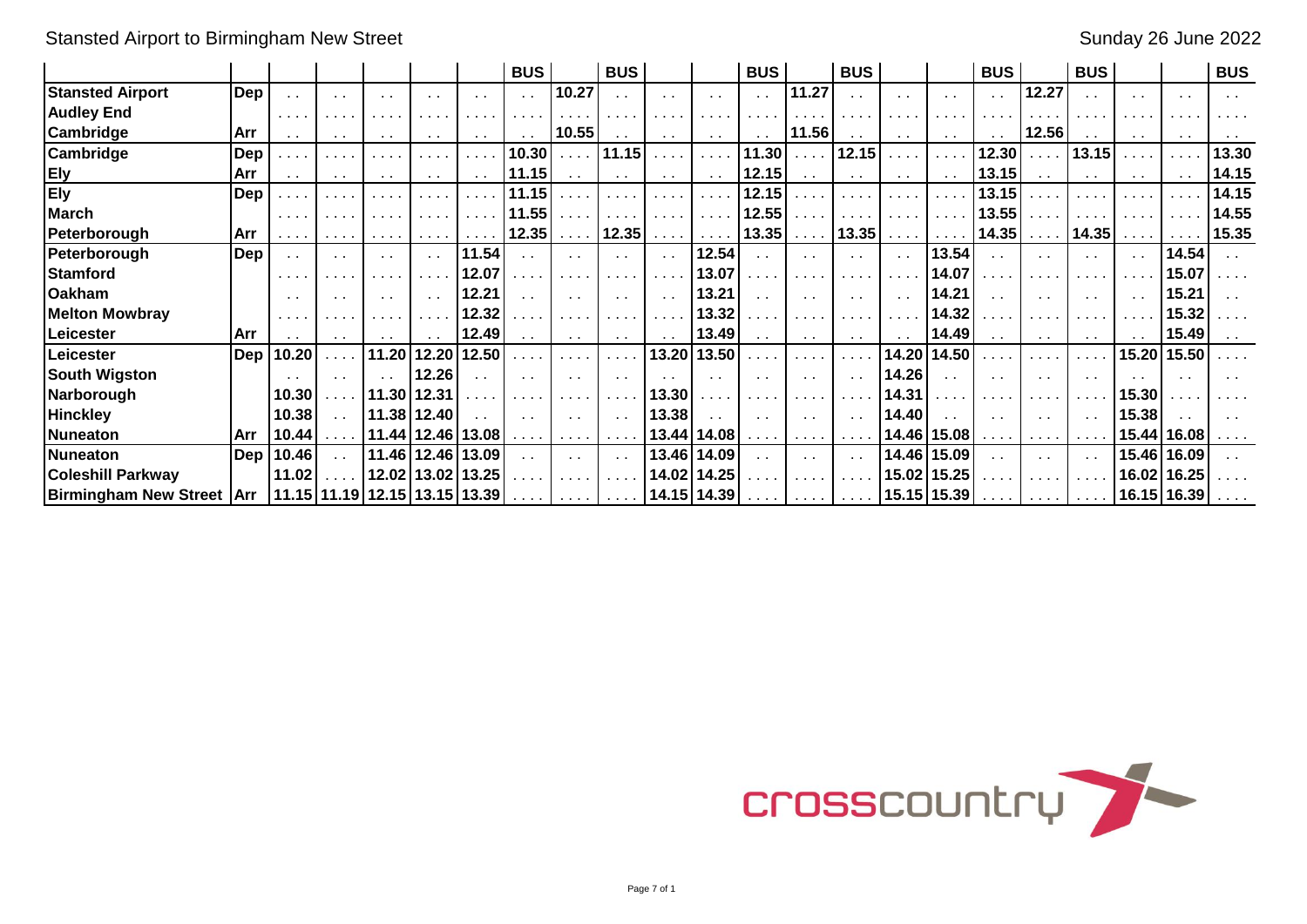Stansted Airport to Birmingham New Street Sunday 26 June 2022

|                                    |            |                                              | <b>BUS</b>                                               |                 |                                                     | <b>BUS</b>                                                  |                              | <b>BUS</b>                  |                                                             |                                       | <b>BUS</b>                                                  |                                                                                                                 | <b>BUS</b>                                |                                                                                         |                             | <b>BUS</b>                   |                                                                  | <b>BUS</b>           |                              |               | <b>BUS</b>    |        |
|------------------------------------|------------|----------------------------------------------|----------------------------------------------------------|-----------------|-----------------------------------------------------|-------------------------------------------------------------|------------------------------|-----------------------------|-------------------------------------------------------------|---------------------------------------|-------------------------------------------------------------|-----------------------------------------------------------------------------------------------------------------|-------------------------------------------|-----------------------------------------------------------------------------------------|-----------------------------|------------------------------|------------------------------------------------------------------|----------------------|------------------------------|---------------|---------------|--------|
| <b>Stansted Airport</b>            |            | Dep   13.27                                  | $\sim 10$                                                |                 | $\sim$ 10 $\pm$                                     | $\sim 10^{-1}$                                              | 14.27                        |                             | $\cdot$ .                                                   | $\sim$ $\sim$                         | $\mathbf{r}$                                                | 15.27                                                                                                           |                                           | $\sim$                                                                                  | $\mathbf{r}$                |                              | 16.27                                                            |                      | $\sim$                       | $\sim$        | $\sim 10$     | 17.27  |
| <b>Audley End</b>                  |            | .                                            | $\mathbf{a}=\mathbf{a}+\mathbf{a}+\mathbf{a}+\mathbf{a}$ |                 |                                                     |                                                             |                              |                             |                                                             |                                       |                                                             |                                                                                                                 |                                           |                                                                                         |                             |                              |                                                                  |                      |                              |               | $\cdots$      |        |
| <b>Cambridge</b>                   | l Arr      | 13.56                                        | $\sim$ $\sim$                                            | $\sim$ 10 $\pm$ | $\sim$ $\sim$                                       | $\sim$                                                      | 14.56                        | $\sim$ $\sim$               | $\sim$ $\sim$                                               | $\sim$ $\sim$                         | $\sim$ $\sim$                                               | 15.56                                                                                                           | $\sim$ $\sim$                             | $\sim$ $\sim$                                                                           | $\sim$ $\sim$               |                              | 16.56                                                            | $\sim$ $\sim$        | $\sim$ $\sim$                | $\sim$ $\sim$ | $\sim$ $\sim$ | 17.56  |
| Cambridge                          | Dep        | $\sim 100$                                   | 14.15                                                    |                 | $\cdots$                                            | 14.30                                                       |                              | 15.15                       |                                                             | $\sim 100$ km s $^{-1}$               | 15.30                                                       | $\sim 100$                                                                                                      | 16.15                                     | $\sim 100$ $\mu$                                                                        | $\sim$ $\sim$ $\sim$ $\sim$ | 16.30                        |                                                                  | 17.15                |                              | $\cdots$      | 17.30         |        |
| <b>Ely</b>                         | Arr        | $\sim$ $\sim$                                | $\sim$ $\sim$                                            | $\sim$ 10 $\pm$ |                                                     | 15.15                                                       | $\sim$ $\sim$                | $\sim$ $\sim$               | $\sim$ $\sim$                                               | $\sim$ $\sim$                         | 16.15                                                       | $\sim 100$                                                                                                      | $\sim$ $\sim$                             | $\sim$ $\sim$                                                                           |                             | 17.15                        |                                                                  | $\sim$ $\sim$        | $\sim$ $\sim$                |               | 18.15         |        |
| <b>Ely</b>                         | Dep        | .                                            |                                                          |                 |                                                     | 15.15                                                       |                              |                             | .                                                           | $\sim 100$ km s $^{-1}$               | 16.15                                                       |                                                                                                                 | .                                         | .                                                                                       |                             | 17.15                        |                                                                  |                      |                              | .             | 18.15         |        |
| <b>March</b>                       |            | $\cdots$                                     |                                                          | .               | $\mathbf{a} = \mathbf{a} + \mathbf{a} + \mathbf{b}$ | 15.55                                                       |                              | .                           | $\sim$ 10 $\sim$ 10 $\sim$                                  | $\mathbf{r} \rightarrow \mathbf{r}$ . | 16.55                                                       |                                                                                                                 |                                           | $\sim$ 100 $\sim$ 100 $\sim$                                                            | $\sim$ $\sim$ $\sim$ $\sim$ | 17.55                        |                                                                  | $\sim$ $\sim$ $\sim$ | $\sim$ 100 $\sim$            | .             | 18.55         |        |
| Peterborough                       | Arr        | .                                            | 15.35                                                    | .               |                                                     | 16.35                                                       | $\sim$ 100 $\sim$ 100 $\sim$ | 16.35                       | $\mathbf{u}$ , $\mathbf{u}$ , $\mathbf{u}$ , $\mathbf{u}$ , |                                       | $\ldots$   17.35                                            | $\sim 100$ km s $^{-1}$                                                                                         | 17.35                                     | $\mathcal{L}^{\mathcal{A}}$ , $\mathcal{L}^{\mathcal{A}}$ , $\mathcal{L}^{\mathcal{A}}$ |                             | 18.35                        | $\sim$ $\sim$ $\sim$ $\sim$                                      | 18.35                | $\sim$ 100 $\sim$ 100 $\sim$ |               | 19.35         |        |
| Peterborough                       | Dep        | $\sim$ $\sim$                                | $\sim 10$                                                | $\sim$ $\sim$   | 15.54                                               | . .                                                         |                              |                             | $\sim$ $\sim$                                               | 16.54                                 |                                                             | $\sim$ $\sim$                                                                                                   | $\sim$                                    | $\sim$ $\sim$                                                                           | 17.54                       | $\sim$ 100                   |                                                                  |                      | $\sim$ $\sim$                | 18.54         |               | $\sim$ |
| <b>Stamford</b>                    |            | .                                            | .                                                        |                 | 16.07                                               |                                                             |                              | .                           | $\sim$ $\sim$ $\sim$                                        | 17.07                                 | $\sim$                                                      | $\sim$ $\sim$ $\sim$                                                                                            | .                                         |                                                                                         | 18.07                       |                              | .                                                                | $\cdots$             | $\sim 100$                   | 19.07         |               |        |
| <b>Oakham</b>                      |            | $\sim$ $\sim$                                | $\sim 100$                                               | $\sim$ $\sim$   | 16.21                                               | $\sim$                                                      |                              |                             | $\sim$                                                      | 17.21                                 | $\mathbf{r}$                                                | $\sim 100$                                                                                                      | $\sim$ $\sim$                             | $\sim$ $\sim$                                                                           | 18.21                       |                              |                                                                  | $\sim$               | $\sim$ $\sim$                | 19.21         | $\sim$ $\sim$ |        |
| <b>Melton Mowbray</b>              |            | $\sim$ 100 $\sim$ 100 $\sim$                 | .                                                        |                 | 16.32                                               |                                                             |                              |                             | .                                                           | 17.32                                 | .                                                           | $\begin{array}{cccccccccccccc} \bullet & \bullet & \bullet & \bullet & \bullet & \bullet & \bullet \end{array}$ | .                                         |                                                                                         | 18.32                       |                              |                                                                  |                      | $\sim 100$                   | 19.32         |               |        |
| Leicester                          | <b>Arr</b> | $\sim$ $\sim$                                | $\sim$ $\sim$                                            |                 | 16.49                                               | $\sim$ 10 $\pm$                                             | $\sim$ $\sim$                | $\sim$ $\sim$               | $\sim$ $\sim$                                               | 17.49                                 | $\sim$ $\sim$                                               | $\sim 100$                                                                                                      | $\sim$ $\sim$                             | $\sim$ $\sim$                                                                           | 18.49                       | $\sim$ $\sim$                | $\sim$ $\sim$                                                    | $\sim$ $\sim$        |                              | 19.49         | $\sim 10$     |        |
| Leicester                          | Dep        | $\sim$ $\sim$                                | $\sim$ $\sim$ $\sim$ $\sim$                              | 16.20           | 16.50                                               |                                                             |                              | $\sim$ $\sim$ $\sim$ $\sim$ | 17.20                                                       | 17.50                                 | i a la                                                      | $\sim$ $\sim$ $\sim$ $\sim$                                                                                     | .                                         | 18.20                                                                                   | 18.50                       |                              | .                                                                | $\sim 100$           | 19.20                        | 19.50         |               |        |
| <b>South Wigston</b>               |            | $\sim$ $\sim$                                | $\sim$ 10 $\pm$                                          | 16.26           | $\sim$ $\sim$                                       | $\sim$                                                      |                              |                             | 17.26                                                       | $\sim$ $\sim$                         | $\sim$ $\sim$                                               | $\sim$ $\sim$                                                                                                   |                                           |                                                                                         | $\sim 10$                   |                              | $\sim$ $\sim$                                                    | $\sim$ $\sim$        | 19.26                        |               | $\sim$ $\sim$ |        |
| Narborough                         |            | $\mathbf{r}$ , $\mathbf{r}$ , $\mathbf{r}$ , |                                                          | 16.31           | $\sim$ $\sim$ $\sim$                                |                                                             |                              |                             | 17.31                                                       | .                                     | .                                                           | $\sim$ 100 $\sim$ 100 $\sim$                                                                                    |                                           | 18.30                                                                                   |                             |                              |                                                                  |                      | 19.31                        |               | $\cdots$      |        |
| <b>Hinckley</b>                    |            | $\sim$ $\sim$                                | $\sim 100$                                               | 16.40           | $\sim$                                              | $\sim$                                                      | $\sim$ 100 $\pm$             | $\sim$ $\sim$               | 17.40                                                       | $\sim$ $\sim$                         | $\sim$ $\sim$                                               | $\sim$ $\sim$                                                                                                   | $\sim$ $\sim$                             | 18.38                                                                                   | $\sim$                      |                              | $\sim$ $\sim$                                                    | $\sim$ $\sim$        | 19.40                        |               | $\sim$ $\sim$ |        |
| Nuneaton                           | <b>Arr</b> |                                              |                                                          |                 | 16.46 17.08                                         |                                                             | $\sim$ 100 $\sim$ 100 $\sim$ | $\sim 100$ km $^{-1}$       |                                                             | 17.46 18.08                           | $\mathbf{r}$ , $\mathbf{r}$ , $\mathbf{r}$ , $\mathbf{r}$ , | $\mathbf{a}$ , $\mathbf{a}$ , $\mathbf{a}$ , $\mathbf{a}$ ,                                                     | $\alpha$ , $\alpha$ , $\alpha$ , $\alpha$ |                                                                                         | 18.44   19.08               | <b>Contract Contract</b>     | $\mathbf{A} = \mathbf{A} + \mathbf{A} + \mathbf{A} + \mathbf{A}$ | $\sim$ $\sim$ $\sim$ |                              | 19.46 20.08   |               |        |
| <b>INuneaton</b>                   | Dep        | $\sim$ $\sim$                                | $\sim$ 10 $\pm$                                          | 16.46           | 17.09                                               |                                                             |                              |                             | 17.46                                                       | 18.09                                 | $\sim$ $\sim$                                               | $\sim 100$                                                                                                      | $\sim$ $\sim$                             |                                                                                         | 18.46 19.09                 | $\sim$ 10 $\pm$              |                                                                  |                      |                              | 19.46 20.09   | $\sim$ $\sim$ |        |
| <b>Coleshill Parkway</b>           |            | .                                            |                                                          | 17.02           | 17.25                                               |                                                             |                              | $\sim$ $\sim$ $\sim$        | 18.02                                                       | 18.25                                 |                                                             | $\begin{array}{cccccccccccccc} \bullet & \bullet & \bullet & \bullet & \bullet & \bullet & \bullet \end{array}$ |                                           |                                                                                         | 19.02 19.25                 |                              |                                                                  | $\sim$ $\sim$ $\sim$ |                              | 20.02 20.25   |               |        |
| <b>Birmingham New Street   Arr</b> |            |                                              | $\mathbf{r}$ , and $\mathbf{r}$ , and $\mathbf{r}$       | 17.15 17.39     |                                                     | $\mathbf{a}$ , $\mathbf{a}$ , $\mathbf{a}$ , $\mathbf{a}$ , | <b>Contract Contract</b>     | <b>Service</b>              |                                                             | 18.15 18.39                           |                                                             | <b>Allen Adams</b>                                                                                              | .                                         |                                                                                         | $19.15$   19.39             | $\sim$ 100 $\sim$ 100 $\sim$ | $\mathbf{r}$ , and $\mathbf{r}$ , and $\mathbf{r}$               | $\sim$ 100 $\sim$    |                              | 20.15   20.39 |               |        |

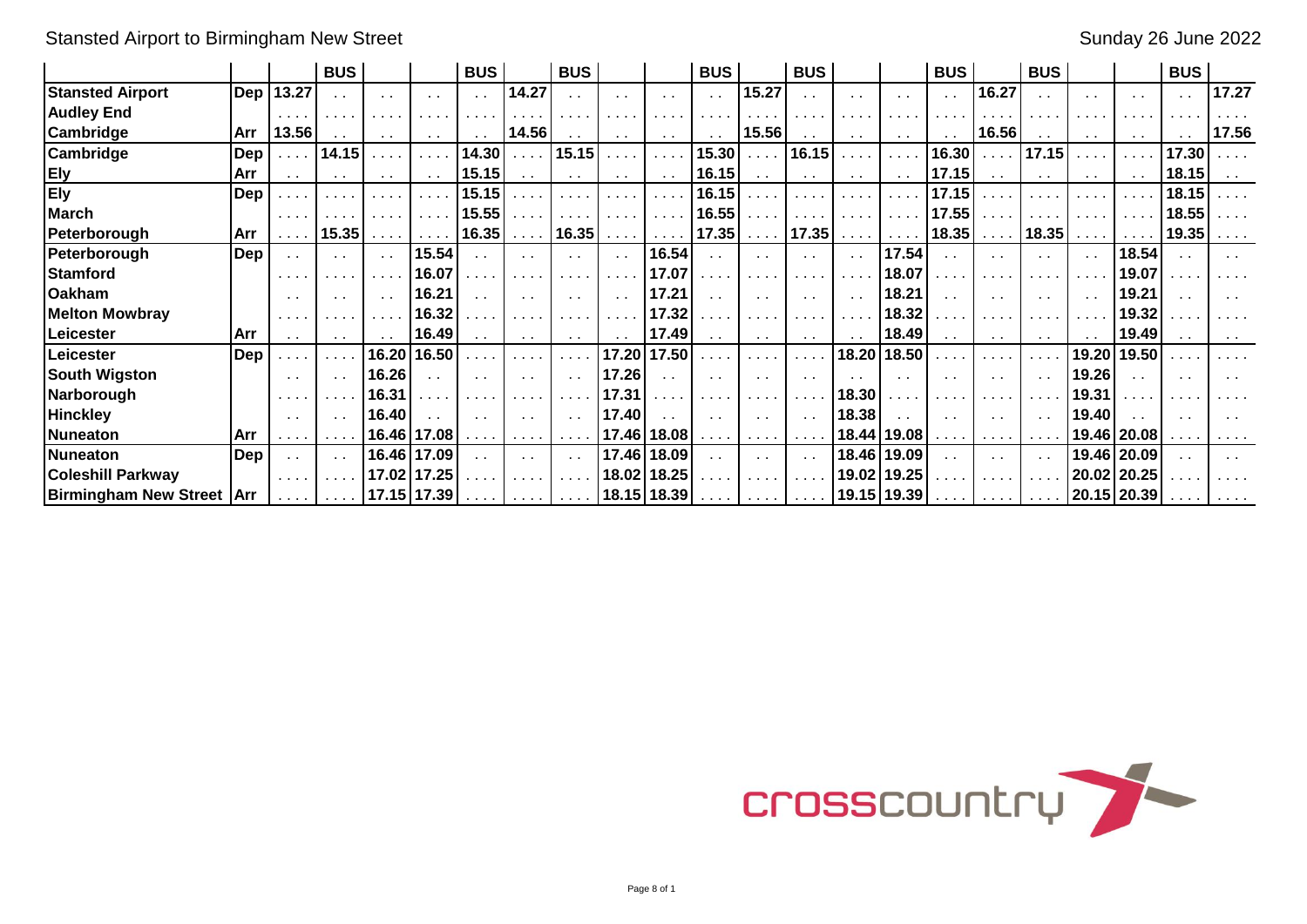# Stansted Airport to Birmingham New Street Sunday 26 June 2022

|                             |            | <b>BUS</b>                                                                                                      |                                                           |                                      | <b>BUS</b>                                                |                                           | <b>BUS</b>                      |                                | <b>BUS</b>                  |                                                                                                                                                                                                                                                                                                                                                                                                                              | <b>BUS</b>                                                  |                             |                                                           |                             |                                                                                                                 |                               |                 |
|-----------------------------|------------|-----------------------------------------------------------------------------------------------------------------|-----------------------------------------------------------|--------------------------------------|-----------------------------------------------------------|-------------------------------------------|---------------------------------|--------------------------------|-----------------------------|------------------------------------------------------------------------------------------------------------------------------------------------------------------------------------------------------------------------------------------------------------------------------------------------------------------------------------------------------------------------------------------------------------------------------|-------------------------------------------------------------|-----------------------------|-----------------------------------------------------------|-----------------------------|-----------------------------------------------------------------------------------------------------------------|-------------------------------|-----------------|
| <b>Stansted Airport</b>     | Dep        | $\ddot{\phantom{a}}$                                                                                            | $\sim$ $\sim$                                             | $\sim$ $\sim$                        | $\sim$ $\sim$                                             | 18.27                                     | $\sim$ $\sim$                   | $\sim$ $\sim$                  | $\ddot{\phantom{a}}$        | 19.27                                                                                                                                                                                                                                                                                                                                                                                                                        | $\sim$ $\sim$                                               | $\sim$ 10 $\pm$             | $\sim$ $\sim$                                             |                             |                                                                                                                 | 20.27 21.27 22.32 23.04       |                 |
| <b>Audley End</b>           |            | $\begin{array}{cccccccccccccc} \bullet & \bullet & \bullet & \bullet & \bullet & \bullet & \bullet \end{array}$ | .                                                         | $\mathbf{r}=\mathbf{r}+\mathbf{r}$ . | .                                                         |                                           | .                               | .                              |                             | $\cdots$                                                                                                                                                                                                                                                                                                                                                                                                                     | $\cdots$                                                    | $\sim$ $\sim$ $\sim$ $\sim$ | .                                                         |                             |                                                                                                                 | 20.41   21.41   22.46   23.20 |                 |
| Cambridge                   | Arr        | $\sim$                                                                                                          | $\sim$ 10 $\pm$                                           | $\sim$ $\sim$                        | $\sim$ $\sim$                                             | 18.56                                     | $\sim$ $\sim$                   | $\sim$ $\sim$                  | $\sim$ $\sim$               | 19.56                                                                                                                                                                                                                                                                                                                                                                                                                        | $\sim$ $\sim$                                               | $\sim$ 10 $\pm$             | $\sim$ $\sim$                                             |                             |                                                                                                                 | 20.56 21.56 23.04 23.35       |                 |
| Cambridge                   | Dep        | 18.15                                                                                                           | .                                                         | $\sim 100$                           | 18.30                                                     | $\sim 100$ km s $^{-1}$                   | 19.15                           | $\alpha$ , $\alpha$ , $\alpha$ | 19.30                       | $\alpha$ , $\alpha$ , $\alpha$                                                                                                                                                                                                                                                                                                                                                                                               | 20.15                                                       | $\sim 100$ km s $^{-1}$     | .                                                         |                             | $\begin{array}{cccccccccccccc} \bullet & \bullet & \bullet & \bullet & \bullet & \bullet & \bullet \end{array}$ |                               |                 |
| Ely                         | Arr        | $\sim$ $\sim$                                                                                                   | $\sim$ $\sim$                                             | $\sim$ $\sim$                        | 19.15                                                     | $\sim$ $\sim$                             | $\sim 100$                      | $\sim$ $\sim$                  | 20.15                       | $\sim$ $\sim$                                                                                                                                                                                                                                                                                                                                                                                                                | $\sim$ $\sim$                                               | $\sim$ $\sim$               | $\sim$ $\sim$                                             | $\sim$ $\sim$               | $\sim$ $\sim$                                                                                                   | $\sim$ $\sim$                 | $\sim$ $\sim$   |
| <b>Ely</b>                  | Dep        |                                                                                                                 | $\sim$ $\sim$ $\sim$ $\sim$                               | $\mathbf{r} \cdot \mathbf{r}$ .      | 19.15                                                     | 1.1.1                                     | $\sim$ 10 $\sim$ 10 $\sim$      | $\sim$ $\sim$ $\sim$ $\sim$    | 20.15                       | $\cdots$                                                                                                                                                                                                                                                                                                                                                                                                                     | $\cdots$                                                    |                             | .                                                         |                             |                                                                                                                 |                               |                 |
| <b>March</b>                |            | $\begin{array}{cccccccccccccc} \bullet & \bullet & \bullet & \bullet & \bullet & \bullet & \bullet \end{array}$ | .                                                         | $\mathbf{r}=\mathbf{r}+\mathbf{r}$   | 19.55                                                     | .                                         | $\mathbf{r}$ , and $\mathbf{r}$ | $\sim 100$ km s $^{-1}$        | 20.55                       | $\alpha$ , $\alpha$ , $\alpha$                                                                                                                                                                                                                                                                                                                                                                                               |                                                             | .                           |                                                           |                             | .                                                                                                               |                               |                 |
| Peterborough                | Arr        | 19.35                                                                                                           | $\mathbf{r}$ , $\mathbf{r}$ , $\mathbf{r}$ , $\mathbf{r}$ | $\sim$ $\sim$ $\sim$ $\sim$          | 20.35                                                     | $\alpha$ , $\alpha$ , $\alpha$ , $\alpha$ | 20.35                           | $\alpha$ , $\alpha$ , $\alpha$ | $21.35$                     |                                                                                                                                                                                                                                                                                                                                                                                                                              | 21.35                                                       | $\sim$ $\sim$ $\sim$ $\sim$ | $\mathbf{r}$ , $\mathbf{r}$ , $\mathbf{r}$ , $\mathbf{r}$ | $\sim$ $\sim$ $\sim$ $\sim$ | $\sim$ $\sim$ $\sim$ $\sim$                                                                                     |                               | $\cdots$        |
| Peterborough                | Dep        | $\sim$ $\sim$                                                                                                   | $\sim 10^{-1}$                                            | 19.54                                | $\sim$ $\sim$                                             | $\sim 100$                                | $\sim$ $\sim$                   | 20.54                          | $\sim$ $\sim$               | $\sim 100$                                                                                                                                                                                                                                                                                                                                                                                                                   | $\sim$ $\sim$                                               | $\sim 10$                   | 21.54                                                     | $\sim$ $\sim$               | $\sim$ 10 $\pm$                                                                                                 | $\sim$ $\sim$                 | $\sim$ 10 $\pm$ |
| <b>Stamford</b>             |            | $\cdots$                                                                                                        | .                                                         | 20.07                                | .                                                         | $\sim$ $\sim$ $\sim$ $\sim$               | $\sim$ $\sim$ $\sim$ $\sim$     | 21.07                          | .                           | $\cdots$                                                                                                                                                                                                                                                                                                                                                                                                                     | .                                                           | .                           | 22.07                                                     | .                           | $\cdots$                                                                                                        |                               |                 |
| <b>Oakham</b>               |            | $\sim$ $\sim$                                                                                                   | $\sim$                                                    | 20.21                                | $\sim$ $\sim$                                             | $\sim$                                    | $\sim$ $\sim$                   | 21.21                          | $\sim$ $\sim$               | $\sim$                                                                                                                                                                                                                                                                                                                                                                                                                       | $\ddot{\phantom{0}}$                                        | $\sim 100$                  | 22.21                                                     | $\ddot{\phantom{a}}$        | $\sim$                                                                                                          | $\sim$                        |                 |
| <b>Melton Mowbray</b>       |            | .                                                                                                               |                                                           | 20.32                                | .                                                         | .                                         | $\sim$ $\sim$                   | 21.32                          |                             | $\cdots$                                                                                                                                                                                                                                                                                                                                                                                                                     | .                                                           |                             | 22.32                                                     |                             | .                                                                                                               |                               |                 |
| Leicester                   | Arr        | $\sim$ $\sim$                                                                                                   |                                                           | 20.49                                | $\sim$ $\sim$                                             | $\sim$ $\sim$                             | $\sim$ $\sim$                   | 21.49                          | $\sim 10$                   | $\sim$ $\sim$                                                                                                                                                                                                                                                                                                                                                                                                                | $\sim$ $\sim$                                               | $\sim$ 10 $\pm$             | 22.48                                                     | $\sim 10$                   | $\sim$ 10 $\pm$                                                                                                 | $\sim$ $\sim$                 | $\sim$ $\sim$   |
| Leicester                   | Dep        |                                                                                                                 | 20.20                                                     | 20.50                                | $\cdots$                                                  | .                                         | $\sim 100$                      | 21.50                          | $\sim$ $\sim$ $\sim$        | .                                                                                                                                                                                                                                                                                                                                                                                                                            | $\sim$ $\sim$ $\sim$ $\sim$                                 | 22.20                       | .                                                         |                             | .                                                                                                               |                               |                 |
| <b>South Wigston</b>        |            | $\sim$ $\sim$                                                                                                   | 20.26                                                     | $\ddot{\phantom{a}}$                 | $\sim$ $\sim$                                             | $\sim$ $\sim$                             | $\sim$ $\sim$                   | $\sim$ $\sim$                  | $\sim$ $\sim$               | $\sim$                                                                                                                                                                                                                                                                                                                                                                                                                       | $\sim$ $\sim$                                               | 22.26                       | $\sim$ $\sim$                                             | $\sim$ $\sim$               | $\sim$ $\sim$                                                                                                   |                               |                 |
| Narborough                  |            | $\sim$ $\sim$ $\sim$                                                                                            | 20.31                                                     | .                                    | $\cdots$                                                  |                                           |                                 | .                              |                             | .                                                                                                                                                                                                                                                                                                                                                                                                                            | .                                                           | 22.31                       | $\sim$ $\sim$ $\sim$                                      | .                           | .                                                                                                               |                               |                 |
| <b>Hinckley</b>             |            | $\sim$ $\sim$                                                                                                   | 20.40                                                     | $\sim$                               | $\sim$ $\sim$                                             | $\sim$ $\sim$                             | $\sim$ $\sim$                   | $\mathbf{r}$                   | $\sim$ $\sim$               | $\sim$ $\sim$                                                                                                                                                                                                                                                                                                                                                                                                                | $\sim$ $\sim$                                               | 22.40                       | $\sim$                                                    | $\sim$ $\sim$               | $\sim$ $\sim$                                                                                                   | $\sim$ $\sim$                 |                 |
| <b>Nuneaton</b>             | Arr        |                                                                                                                 |                                                           | 20.46 21.08                          | $\alpha$ , $\alpha$ , $\alpha$ , $\alpha$                 | $\sim$ $\sim$ $\sim$ $\sim$               | $\sim$ $\sim$ $\sim$ $\sim$     | 22.08                          | $\sim$ $\sim$ $\sim$ $\sim$ | $\mathbf{a} = \mathbf{a} + \mathbf{a} + \mathbf{a} + \mathbf{a} + \mathbf{a} + \mathbf{a} + \mathbf{a} + \mathbf{a} + \mathbf{a} + \mathbf{a} + \mathbf{a} + \mathbf{a} + \mathbf{a} + \mathbf{a} + \mathbf{a} + \mathbf{a} + \mathbf{a} + \mathbf{a} + \mathbf{a} + \mathbf{a} + \mathbf{a} + \mathbf{a} + \mathbf{a} + \mathbf{a} + \mathbf{a} + \mathbf{a} + \mathbf{a} + \mathbf{a} + \mathbf{a} + \mathbf{a} + \mathbf$ | $\sim$ $\sim$ $\sim$ $\sim$                                 | 22.46                       | $\sim$ $\sim$ $\sim$ $\sim$                               | $\cdots$                    | $\sim$ 100 $\sim$ 100 $\sim$                                                                                    |                               |                 |
| <b>Nuneaton</b>             | <b>Dep</b> | $\sim$ $\sim$                                                                                                   |                                                           | 20.46 21.09                          | $\sim$ $\sim$                                             | $\sim$                                    | $\sim$ $\sim$                   | 22.09                          | $\sim$ $\sim$               | $\sim$                                                                                                                                                                                                                                                                                                                                                                                                                       | $\ddot{\phantom{0}}$                                        | 22.46                       | $\sim$                                                    | $\ddot{\phantom{0}}$        | $\sim$                                                                                                          | . .                           | . .             |
| <b>Coleshill Parkway</b>    |            | $\sim$ $\sim$ $\sim$ $\sim$                                                                                     |                                                           | 21.02 21.25                          | .                                                         | $\cdots$                                  | $\sim$ 10 $\sim$ 10 $\sim$      | 22.25                          |                             | $\cdots$                                                                                                                                                                                                                                                                                                                                                                                                                     | $\sim$ $\sim$ $\sim$ $\sim$                                 | 23.02                       | .                                                         |                             |                                                                                                                 |                               |                 |
| Birmingham New Street   Arr |            |                                                                                                                 | $\ldots$   21.15   21.39                                  |                                      | $\mathbf{r}$ , $\mathbf{r}$ , $\mathbf{r}$ , $\mathbf{r}$ | $\sim$ 100 $\sim$ 100 $\sim$              |                                 | $\ldots$   22.38               | <b>Service</b> State        | <b>Contract Contract</b>                                                                                                                                                                                                                                                                                                                                                                                                     | $\mathbf{r}$ , $\mathbf{r}$ , $\mathbf{r}$ , $\mathbf{r}$ , | 23.15                       | $\mathbf{r}$ , $\mathbf{r}$ , $\mathbf{r}$ , $\mathbf{r}$ | $\sim$ $\sim$ $\sim$ $\sim$ | $\sim$ $\sim$ $\sim$ $\sim$                                                                                     |                               |                 |

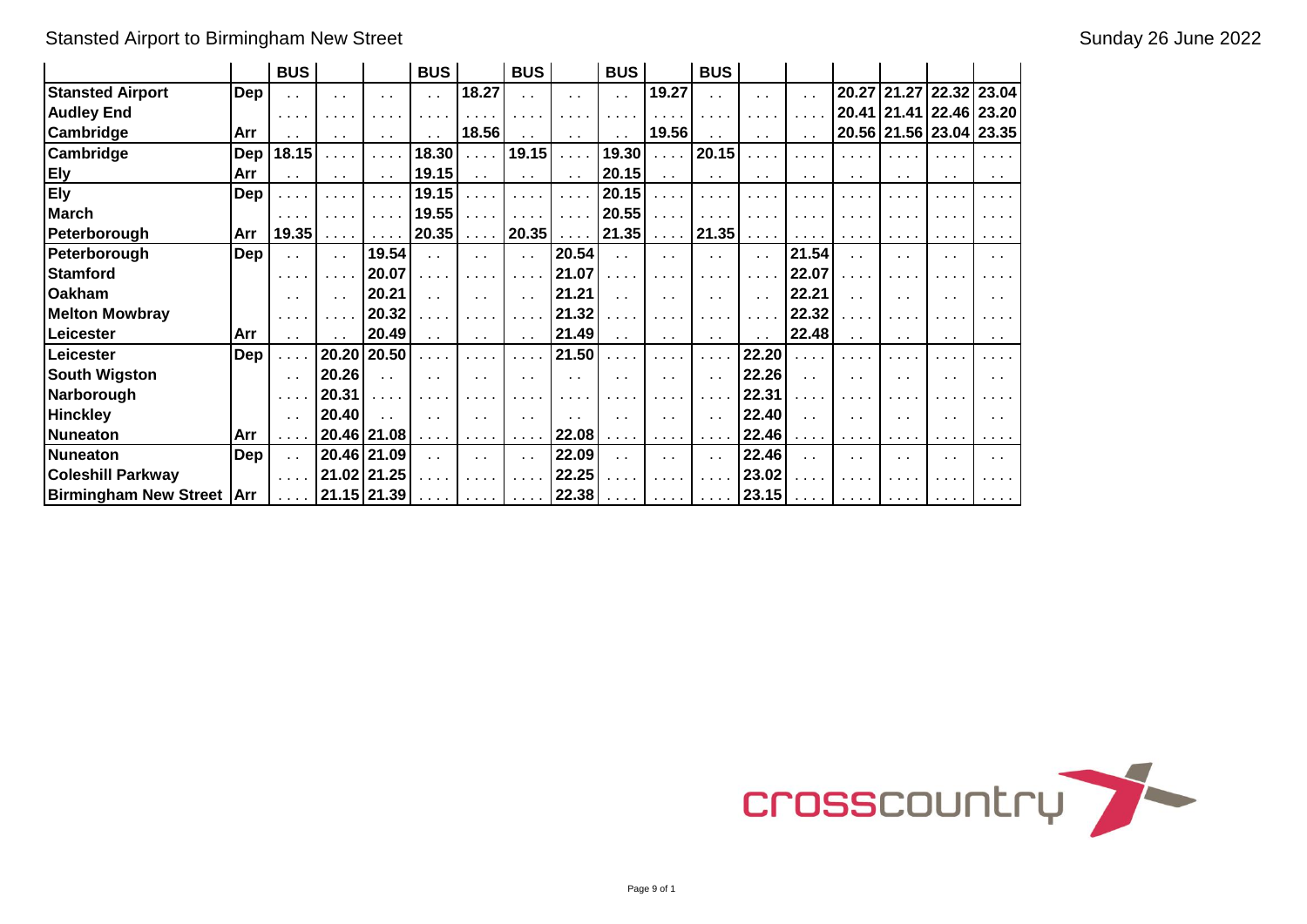|                              |             |                                                          |                 |                                 |                                                                                                                                                                                                                                                                                                                                                                                                                        |                                                                                                                 |                              |                          |                                           |                                                                                                                                                                                                                                                                                                                                                                                                                        |                             | <b>BUS</b>                                                                                                                                                                                                                                                                                                                                                                                                             |                                                                                                                                                                                                                                                                                                                                                                                                                        | <b>BUS</b>                   |                   |                              | <b>BUS</b>                                                       |                                                           | <b>BUS</b>                           |                 |                             | <b>BUS</b>                                                |
|------------------------------|-------------|----------------------------------------------------------|-----------------|---------------------------------|------------------------------------------------------------------------------------------------------------------------------------------------------------------------------------------------------------------------------------------------------------------------------------------------------------------------------------------------------------------------------------------------------------------------|-----------------------------------------------------------------------------------------------------------------|------------------------------|--------------------------|-------------------------------------------|------------------------------------------------------------------------------------------------------------------------------------------------------------------------------------------------------------------------------------------------------------------------------------------------------------------------------------------------------------------------------------------------------------------------|-----------------------------|------------------------------------------------------------------------------------------------------------------------------------------------------------------------------------------------------------------------------------------------------------------------------------------------------------------------------------------------------------------------------------------------------------------------|------------------------------------------------------------------------------------------------------------------------------------------------------------------------------------------------------------------------------------------------------------------------------------------------------------------------------------------------------------------------------------------------------------------------|------------------------------|-------------------|------------------------------|------------------------------------------------------------------|-----------------------------------------------------------|--------------------------------------|-----------------|-----------------------------|-----------------------------------------------------------|
| <b>Birmingham New Street</b> | $\sf l$ Dep | $\sim$ $\sim$                                            | $\sim$ $\sim$   | $\sim$ 10 $\pm$                 | $\sim$ $\sim$                                                                                                                                                                                                                                                                                                                                                                                                          | 09.52                                                                                                           | 10.52 11.22                  |                          | 11.52                                     | $\sim$ $\sim$                                                                                                                                                                                                                                                                                                                                                                                                          | $\sim$ $\sim$               | $\sim$ $\sim$                                                                                                                                                                                                                                                                                                                                                                                                          | $\sim$ $\sim$                                                                                                                                                                                                                                                                                                                                                                                                          | $\sim$ $\sim$                | 12.22             | 12.52                        |                                                                  | $\sim$ $\sim$                                             | $\sim$ $\sim$                        | 13.22           | 13.52                       |                                                           |
| <b>Coleshill Parkway</b>     |             | $\sim$ $\sim$                                            | $\sim$ 10 $\pm$ | $\sim$                          | $\sim$ $\sim$                                                                                                                                                                                                                                                                                                                                                                                                          |                                                                                                                 | 10.06 11.06 11.36            |                          | 12.06                                     | $\sim$                                                                                                                                                                                                                                                                                                                                                                                                                 | $\sim$                      | $\sim$                                                                                                                                                                                                                                                                                                                                                                                                                 |                                                                                                                                                                                                                                                                                                                                                                                                                        | $\sim$ $\sim$                |                   | 12.36 13.06                  |                                                                  | $\sim$                                                    |                                      |                 | 13.36 14.06                 |                                                           |
| Nuneaton                     | <b>Arr</b>  | .                                                        | .               | .                               | $\begin{array}{cccccccccccccc} \bullet & \bullet & \bullet & \bullet & \bullet & \bullet & \bullet \end{array}$                                                                                                                                                                                                                                                                                                        |                                                                                                                 |                              |                          | 10.20 11.20 11.50 12.20                   | $\mathbf{a}=\mathbf{a}+\mathbf{a}+\mathbf{a}+\mathbf{a}+\mathbf{a}+\mathbf{a}+\mathbf{a}+\mathbf{a}+\mathbf{a}+\mathbf{a}+\mathbf{a}+\mathbf{a}+\mathbf{a}+\mathbf{a}+\mathbf{a}+\mathbf{a}+\mathbf{a}+\mathbf{a}+\mathbf{a}+\mathbf{a}+\mathbf{a}+\mathbf{a}+\mathbf{a}+\mathbf{a}+\mathbf{a}+\mathbf{a}+\mathbf{a}+\mathbf{a}+\mathbf{a}+\mathbf{a}+\mathbf{a}+\mathbf{a}+\mathbf{a}+\mathbf{a}+\mathbf{a}+\mathbf{$ | $\sim$ $\sim$ $\sim$ $\sim$ | $\mathbf{a}=\mathbf{a}+\mathbf{a}+\mathbf{a}+\mathbf{a}$                                                                                                                                                                                                                                                                                                                                                               | <b>ALC A 14</b>                                                                                                                                                                                                                                                                                                                                                                                                        | $\sim$ 100 $\sim$ 100 $\sim$ |                   | 12.50 13.20                  | $\mathbf{A} = \mathbf{A} + \mathbf{A} + \mathbf{A} + \mathbf{A}$ | $\mathbf{a}$ , $\mathbf{a}$ , $\mathbf{a}$ , $\mathbf{a}$ | $\sim$ $\sim$ $\sim$                 |                 | 13.50   14.20               |                                                           |
| Nuneaton                     | Dep         | $\sim$ $\sim$                                            | $\sim$ 10 $\pm$ | $\sim$ $\sim$                   | $\sim$ $\sim$                                                                                                                                                                                                                                                                                                                                                                                                          |                                                                                                                 | 10.21   11.21   11.51        |                          | 12.21                                     | $\sim$ $\sim$                                                                                                                                                                                                                                                                                                                                                                                                          | $\sim$ $\sim$               | $\sim$ $\sim$                                                                                                                                                                                                                                                                                                                                                                                                          | $\sim$ $\sim$                                                                                                                                                                                                                                                                                                                                                                                                          | $\sim$ $\sim$                | 12.51             | 13.21                        |                                                                  | $\sim$ $\sim$                                             | $\sim$ $\sim$                        | 13.51           | 14.21                       | . .                                                       |
| <b>Hinckley</b>              |             |                                                          | .               |                                 |                                                                                                                                                                                                                                                                                                                                                                                                                        |                                                                                                                 | 10.28 11.28                  |                          | 12.28                                     | .                                                                                                                                                                                                                                                                                                                                                                                                                      | .                           | $\mathbf{a}$ , $\mathbf{a}$ , $\mathbf{a}$ , $\mathbf{a}$                                                                                                                                                                                                                                                                                                                                                              |                                                                                                                                                                                                                                                                                                                                                                                                                        |                              |                   | 13.28                        |                                                                  | $\cdots$                                                  | $\mathbf{r}=\mathbf{r}+\mathbf{r}$ . | .               | 14.28                       |                                                           |
| Narborough                   |             | $\sim$                                                   | $\sim$ $\sim$   | $\sim$ $\sim$                   | $\sim$ $\sim$                                                                                                                                                                                                                                                                                                                                                                                                          |                                                                                                                 | 10.36 11.36                  |                          | 12.36                                     | $\sim$ $\sim$                                                                                                                                                                                                                                                                                                                                                                                                          | $\sim$ $\sim$               | $\sim$ $\sim$                                                                                                                                                                                                                                                                                                                                                                                                          |                                                                                                                                                                                                                                                                                                                                                                                                                        | $\sim$ $\sim$                | $\sim 10$         | 13.36                        |                                                                  | $\sim$ $\sim$                                             | $\sim$ $\sim$                        | $\sim$ 10 $\pm$ | 14.36                       |                                                           |
| <b>South Wigston</b>         |             | $\mathbf{r}$ , and $\mathbf{r}$                          |                 |                                 |                                                                                                                                                                                                                                                                                                                                                                                                                        |                                                                                                                 | 10.41 11.41                  | $\cdots$                 | 12.41                                     | .                                                                                                                                                                                                                                                                                                                                                                                                                      | .                           | $\mathbf{a}$ , $\mathbf{a}$ , $\mathbf{a}$ , $\mathbf{a}$                                                                                                                                                                                                                                                                                                                                                              |                                                                                                                                                                                                                                                                                                                                                                                                                        |                              |                   |                              |                                                                  |                                                           | $\mathbf{r}$ , and $\mathbf{r}$      |                 | 14.41                       |                                                           |
| Leicester                    | <b>Arr</b>  | $\sim$ $\sim$                                            | $\sim$ $\sim$   |                                 |                                                                                                                                                                                                                                                                                                                                                                                                                        |                                                                                                                 |                              |                          | 10.48 11.48 12.10 12.48                   | $\sim$ $\sim$                                                                                                                                                                                                                                                                                                                                                                                                          | $\sim$ $\sim$               | $\sim 100$                                                                                                                                                                                                                                                                                                                                                                                                             | $\sim$ $\sim$                                                                                                                                                                                                                                                                                                                                                                                                          | $\sim$ $\sim$                |                   | 13.16 13.46                  | $\sim$ $\sim$                                                    | $\sim$ $\sim$                                             | $\sim$ $\sim$                        |                 | 14.15   14.48               |                                                           |
| Leicester                    | Dep         | $\sim$ $\sim$                                            | .               |                                 |                                                                                                                                                                                                                                                                                                                                                                                                                        |                                                                                                                 | $\sim$ $\sim$ $\sim$ $\sim$  | 12.12                    |                                           | $\cdots$                                                                                                                                                                                                                                                                                                                                                                                                               | .                           | i a a c                                                                                                                                                                                                                                                                                                                                                                                                                | .                                                                                                                                                                                                                                                                                                                                                                                                                      | والمنافرة                    | 13.18             |                              |                                                                  |                                                           | $\sim 100$ km s $^{-1}$              | 14.16           | .                           |                                                           |
| <b>Melton Mowbray</b>        |             | $\sim$ $\sim$                                            | $\sim$ 10 $\pm$ |                                 | $\cdot$ .                                                                                                                                                                                                                                                                                                                                                                                                              | $\sim$                                                                                                          | $\sim$ 100 $\pm$             | 12.28                    | $\sim$                                    | $\sim$ $\sim$                                                                                                                                                                                                                                                                                                                                                                                                          | $\sim$ $\sim$               | $\sim$ $\sim$                                                                                                                                                                                                                                                                                                                                                                                                          | $\sim$ $\sim$                                                                                                                                                                                                                                                                                                                                                                                                          | $\sim$ $\sim$                | 13.34             | $\sim$                       | $\sim$                                                           | $\sim$ $\sim$                                             | $\sim$ $\sim$                        | 14.33           | $\sim$                      |                                                           |
| <b>Oakham</b>                |             | .                                                        | <b>ALC 10</b>   |                                 |                                                                                                                                                                                                                                                                                                                                                                                                                        |                                                                                                                 |                              | 12.40                    |                                           | $\cdots$                                                                                                                                                                                                                                                                                                                                                                                                               | .                           | .                                                                                                                                                                                                                                                                                                                                                                                                                      |                                                                                                                                                                                                                                                                                                                                                                                                                        |                              | 13.46             |                              |                                                                  | $\sim 100$ km s $^{-1}$                                   | $\sim$ $\sim$ $\sim$                 | 14.44           |                             |                                                           |
| <b>Stamford</b>              |             | $\sim$ $\sim$                                            | $\sim$ 10 $\pm$ |                                 | $\sim$ $\sim$                                                                                                                                                                                                                                                                                                                                                                                                          |                                                                                                                 |                              | 12.54                    | $\sim$ $\sim$                             | $\sim$ $\sim$                                                                                                                                                                                                                                                                                                                                                                                                          | $\sim$ $\sim$               | $\sim$ $\sim$                                                                                                                                                                                                                                                                                                                                                                                                          |                                                                                                                                                                                                                                                                                                                                                                                                                        | $\sim$ $\sim$                | 14.00             |                              |                                                                  | $\sim$ $\sim$                                             | $\sim$ $\sim$                        | 14.58           | $\sim$ $\sim$               |                                                           |
| Peterborough                 | <b>Arr</b>  | $\mathbf{a}=\mathbf{a}+\mathbf{a}+\mathbf{a}+\mathbf{a}$ | .               | .                               | $\mathbf{a}=\mathbf{a}+\mathbf{a}+\mathbf{a}+\mathbf{a}+\mathbf{a}+\mathbf{a}+\mathbf{a}+\mathbf{a}+\mathbf{a}+\mathbf{a}+\mathbf{a}+\mathbf{a}+\mathbf{a}+\mathbf{a}+\mathbf{a}+\mathbf{a}+\mathbf{a}+\mathbf{a}+\mathbf{a}+\mathbf{a}+\mathbf{a}+\mathbf{a}+\mathbf{a}+\mathbf{a}+\mathbf{a}+\mathbf{a}+\mathbf{a}+\mathbf{a}+\mathbf{a}+\mathbf{a}+\mathbf{a}+\mathbf{a}+\mathbf{a}+\mathbf{a}+\mathbf{a}+\mathbf{$ | $\begin{array}{cccccccccccccc} \bullet & \bullet & \bullet & \bullet & \bullet & \bullet & \bullet \end{array}$ | $\sim$ 10 $\sim$ 10 $\sim$   | 13.07                    | $\alpha$ , $\alpha$ , $\alpha$ , $\alpha$ | $\sim$ 100 $\sim$ 100 $\sim$                                                                                                                                                                                                                                                                                                                                                                                           | $\sim$ $\sim$ $\sim$ $\sim$ | $\mathbf{a}=\mathbf{a}+\mathbf{a}+\mathbf{a}+\mathbf{a}+\mathbf{a}+\mathbf{a}+\mathbf{a}+\mathbf{a}+\mathbf{a}+\mathbf{a}+\mathbf{a}+\mathbf{a}+\mathbf{a}+\mathbf{a}+\mathbf{a}+\mathbf{a}+\mathbf{a}+\mathbf{a}+\mathbf{a}+\mathbf{a}+\mathbf{a}+\mathbf{a}+\mathbf{a}+\mathbf{a}+\mathbf{a}+\mathbf{a}+\mathbf{a}+\mathbf{a}+\mathbf{a}+\mathbf{a}+\mathbf{a}+\mathbf{a}+\mathbf{a}+\mathbf{a}+\mathbf{a}+\mathbf{$ | $\mathbf{a}=\mathbf{a}+\mathbf{a}+\mathbf{a}+\mathbf{a}+\mathbf{a}+\mathbf{a}+\mathbf{a}+\mathbf{a}+\mathbf{a}+\mathbf{a}+\mathbf{a}+\mathbf{a}+\mathbf{a}+\mathbf{a}+\mathbf{a}+\mathbf{a}+\mathbf{a}+\mathbf{a}+\mathbf{a}+\mathbf{a}+\mathbf{a}+\mathbf{a}+\mathbf{a}+\mathbf{a}+\mathbf{a}+\mathbf{a}+\mathbf{a}+\mathbf{a}+\mathbf{a}+\mathbf{a}+\mathbf{a}+\mathbf{a}+\mathbf{a}+\mathbf{a}+\mathbf{a}+\mathbf{$ |                              | $14.13$           |                              | $\mathbf{A} = \mathbf{A} + \mathbf{A} + \mathbf{A} + \mathbf{A}$ | $\sim$ $\sim$ $\sim$ $\sim$                               | $\sim$ 100 $\sim$ 100 $\sim$         | 15.12           | $\sim$ $\sim$ $\sim$ $\sim$ | $\mathbf{a}$ , $\mathbf{a}$ , $\mathbf{a}$ , $\mathbf{a}$ |
| Peterborough                 | <b>IDep</b> | $\sim$ $\sim$                                            | $\sim$ $\sim$   | $\sim$ $\sim$                   | $\sim$ $\sim$                                                                                                                                                                                                                                                                                                                                                                                                          | . .                                                                                                             |                              | $\cdots$                 | $\sim$ $\sim$                             | $\sim$ $\sim$                                                                                                                                                                                                                                                                                                                                                                                                          | $\sim$ $\sim$               | 13.25                                                                                                                                                                                                                                                                                                                                                                                                                  | $\sim 10$                                                                                                                                                                                                                                                                                                                                                                                                              | 13.25                        | $\sim$ $\sim$     |                              | 14.25                                                            | $\sim$ $\sim$                                             | 14.25                                |                 | $\sim 10$                   | 15.25                                                     |
| <b>March</b>                 |             | $\sim$                                                   | $\sim$          | $\sim$                          | $\sim$                                                                                                                                                                                                                                                                                                                                                                                                                 |                                                                                                                 |                              |                          | . .                                       | $\sim$                                                                                                                                                                                                                                                                                                                                                                                                                 | $\sim$                      | $\sim$                                                                                                                                                                                                                                                                                                                                                                                                                 | $\sim$                                                                                                                                                                                                                                                                                                                                                                                                                 | 14.05                        | . .               |                              |                                                                  | $\sim$ $\sim$                                             | 15.05                                |                 | $\sim$                      |                                                           |
| <b>Ely</b>                   | <b>Arr</b>  | $\sim$ $\sim$                                            | $\sim$ $\sim$   | $\sim$                          | $\sim$ $\sim$                                                                                                                                                                                                                                                                                                                                                                                                          | $\sim$                                                                                                          |                              | $\cdot$ .                | $\sim$                                    | $\sim$ $\sim$                                                                                                                                                                                                                                                                                                                                                                                                          | $\sim$ $\sim$               | $\sim$ $\sim$                                                                                                                                                                                                                                                                                                                                                                                                          | $\sim$ $\sim$                                                                                                                                                                                                                                                                                                                                                                                                          | 14.45                        | $\sim 100$        |                              |                                                                  |                                                           | 15.45                                |                 | $\sim$ $\sim$               |                                                           |
| <b>Ely</b>                   | <b>Dep</b>  | in an                                                    |                 |                                 |                                                                                                                                                                                                                                                                                                                                                                                                                        |                                                                                                                 |                              | .                        |                                           | .                                                                                                                                                                                                                                                                                                                                                                                                                      |                             |                                                                                                                                                                                                                                                                                                                                                                                                                        | .                                                                                                                                                                                                                                                                                                                                                                                                                      | 14.45                        |                   |                              |                                                                  | $\sim$ $\sim$ $\sim$                                      | 15.45                                |                 |                             |                                                           |
| <b>Cambridge</b>             | <b>Arr</b>  |                                                          |                 |                                 | $\sim$ $\sim$                                                                                                                                                                                                                                                                                                                                                                                                          | $\sim$ 10 $\pm$                                                                                                 | $\sim$ 10 $\pm$              | $\sim$ $\sim$            | $\sim$ $\sim$                             | $\sim$ 10 $\pm$                                                                                                                                                                                                                                                                                                                                                                                                        | $\sim$ $\sim$               | 14.45                                                                                                                                                                                                                                                                                                                                                                                                                  |                                                                                                                                                                                                                                                                                                                                                                                                                        | 15.30                        | $\sim$ 100        |                              | 15.45                                                            | $\sim$ $\sim$                                             | 16.30                                | $\sim$ $\sim$   | $\sim 100$                  | 16.45                                                     |
| Cambridge                    | Dep         |                                                          | 09.15 10.15     | 11.15                           | 12.15                                                                                                                                                                                                                                                                                                                                                                                                                  |                                                                                                                 |                              |                          | $\sim$ 100 $\pm$                          | 13.15                                                                                                                                                                                                                                                                                                                                                                                                                  | 14.15                       | $\sim 100$                                                                                                                                                                                                                                                                                                                                                                                                             | 15.15                                                                                                                                                                                                                                                                                                                                                                                                                  |                              |                   |                              |                                                                  | 16.15                                                     |                                      |                 |                             |                                                           |
| <b>Audley End</b>            |             |                                                          |                 | $09.30$   10.30   11.30   12.30 |                                                                                                                                                                                                                                                                                                                                                                                                                        |                                                                                                                 |                              | $\sim$                   | $\sim$ $\sim$                             | 13.30                                                                                                                                                                                                                                                                                                                                                                                                                  |                             |                                                                                                                                                                                                                                                                                                                                                                                                                        |                                                                                                                                                                                                                                                                                                                                                                                                                        | $\sim$ $\sim$                | $\sim$            |                              |                                                                  | $\sim$                                                    | $\sim$ $\sim$                        | $\sim$          | $\sim$ $\sim$               |                                                           |
| <b>Stansted Airport</b>      | Arr         |                                                          |                 | 09.45 10.45 11.45 12.45         |                                                                                                                                                                                                                                                                                                                                                                                                                        | $\sim$ $\sim$ $\sim$ $\sim$ $\sim$                                                                              | $\sim$ 100 $\sim$ 100 $\sim$ | <b>Contract Contract</b> | . 1                                       |                                                                                                                                                                                                                                                                                                                                                                                                                        | 13.45 14.45  15.45          |                                                                                                                                                                                                                                                                                                                                                                                                                        |                                                                                                                                                                                                                                                                                                                                                                                                                        |                              | <b>Contractor</b> | $\sim$ 100 $\sim$ 100 $\sim$ | <b>Contract Contract</b>                                         | 16.45                                                     |                                      |                 |                             |                                                           |

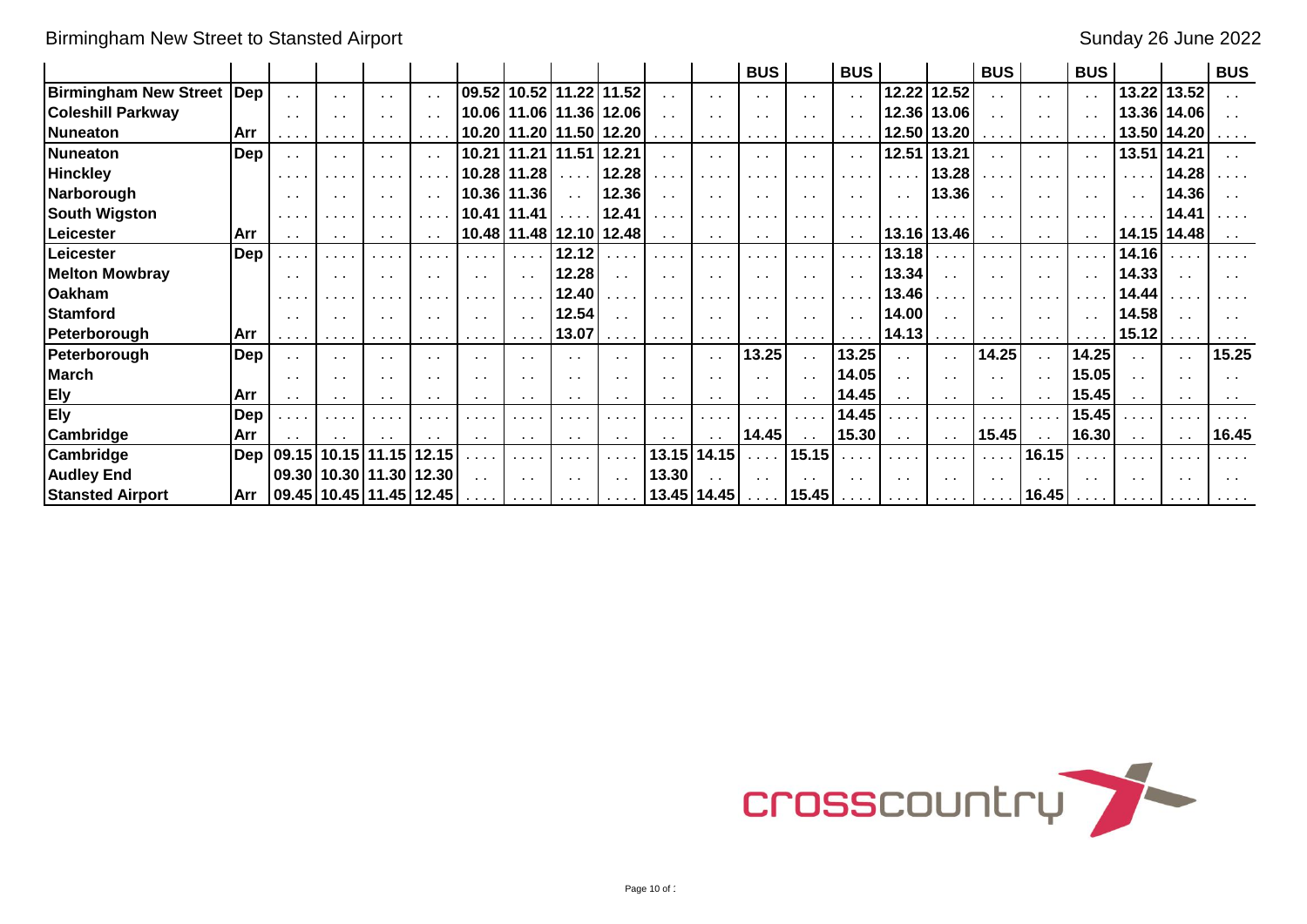# Birmingham New Street to Stansted Airport Sunday 26 June 2022

|                              |                  |                 | <b>BUS</b>                                                                                                      |                      |                                                       | <b>BUS</b>      |                                                                                                                                                                                                                                                                                                                                                                                                                        | <b>BUS</b>                                            |                         |                            | <b>BUS</b>                   |                                                                                                                                                                                                                                                                                                                                                                                                                        | <b>BUS</b>                  |                              |                                                                          | <b>BUS</b>                                         |                                                           | <b>BUS</b>                  |                              |                                                          | <b>BUS</b>                  |               |
|------------------------------|------------------|-----------------|-----------------------------------------------------------------------------------------------------------------|----------------------|-------------------------------------------------------|-----------------|------------------------------------------------------------------------------------------------------------------------------------------------------------------------------------------------------------------------------------------------------------------------------------------------------------------------------------------------------------------------------------------------------------------------|-------------------------------------------------------|-------------------------|----------------------------|------------------------------|------------------------------------------------------------------------------------------------------------------------------------------------------------------------------------------------------------------------------------------------------------------------------------------------------------------------------------------------------------------------------------------------------------------------|-----------------------------|------------------------------|--------------------------------------------------------------------------|----------------------------------------------------|-----------------------------------------------------------|-----------------------------|------------------------------|----------------------------------------------------------|-----------------------------|---------------|
| <b>Birmingham New Street</b> | $\sf l$ Dep      | $\sim$ $\sim$   | $\sim 10$                                                                                                       | 14.22                | 14.52                                                 | $\sim$          | $\sim$ $\sim$                                                                                                                                                                                                                                                                                                                                                                                                          |                                                       | 15.22                   | 15.52                      |                              | $\sim 10$                                                                                                                                                                                                                                                                                                                                                                                                              | $\sim$ $\sim$               | 16.22                        | 16.52                                                                    | . .                                                | $\sim$                                                    |                             | 17.22                        | 17.52                                                    |                             | $\sim$        |
| <b>Coleshill Parkway</b>     |                  | $\sim$ 10 $\pm$ | $\sim 100$                                                                                                      | 14.36                | 15.06                                                 | $\sim$ $\sim$   | $\sim$ $\sim$                                                                                                                                                                                                                                                                                                                                                                                                          |                                                       | 15.36                   | 16.06                      | $\ddot{\phantom{0}}$         | $\sim$ 10 $\pm$                                                                                                                                                                                                                                                                                                                                                                                                        | $\sim$ $\sim$               |                              | 16.36   17.06                                                            |                                                    |                                                           | $\sim$ $\sim$               | 17.36                        | 18.06                                                    |                             |               |
| Nuneaton                     | Arr              | .               |                                                                                                                 | 14.50                | 15.20                                                 | .               | $\mathbf{a}=\mathbf{a}+\mathbf{a}+\mathbf{a}+\mathbf{a}+\mathbf{a}+\mathbf{a}+\mathbf{a}+\mathbf{a}+\mathbf{a}+\mathbf{a}+\mathbf{a}+\mathbf{a}+\mathbf{a}+\mathbf{a}+\mathbf{a}+\mathbf{a}+\mathbf{a}+\mathbf{a}+\mathbf{a}+\mathbf{a}+\mathbf{a}+\mathbf{a}+\mathbf{a}+\mathbf{a}+\mathbf{a}+\mathbf{a}+\mathbf{a}+\mathbf{a}+\mathbf{a}+\mathbf{a}+\mathbf{a}+\mathbf{a}+\mathbf{a}+\mathbf{a}+\mathbf{a}+\mathbf{$ |                                                       |                         | 15.50 16.20                | .                            | $\mathbf{a}=\mathbf{a}+\mathbf{a}+\mathbf{a}+\mathbf{a}+\mathbf{a}+\mathbf{a}+\mathbf{a}+\mathbf{a}+\mathbf{a}+\mathbf{a}+\mathbf{a}+\mathbf{a}+\mathbf{a}+\mathbf{a}+\mathbf{a}+\mathbf{a}+\mathbf{a}+\mathbf{a}+\mathbf{a}+\mathbf{a}+\mathbf{a}+\mathbf{a}+\mathbf{a}+\mathbf{a}+\mathbf{a}+\mathbf{a}+\mathbf{a}+\mathbf{a}+\mathbf{a}+\mathbf{a}+\mathbf{a}+\mathbf{a}+\mathbf{a}+\mathbf{a}+\mathbf{a}+\mathbf{$ | $\cdots$                    |                              | 16.50 17.20                                                              | .                                                  | $\cdots$                                                  | $\sim$ $\sim$ $\sim$        |                              | 17.50 18.20                                              |                             | .             |
| <b>Nuneaton</b>              | Dep              |                 | $\sim 100$                                                                                                      | 14.51                | 15.21                                                 | $\sim$          | $\sim$                                                                                                                                                                                                                                                                                                                                                                                                                 |                                                       | 15.51                   | 16.21                      | $\mathbf{r}$                 | $\sim$ $\sim$                                                                                                                                                                                                                                                                                                                                                                                                          | $\sim$ $\sim$               | 16.51                        | 17.21                                                                    | . .                                                |                                                           | $\ddot{\phantom{0}}$        | 17.51                        | 18.21                                                    |                             | $\sim$        |
| <b>Hinckley</b>              |                  | .               | $\begin{array}{cccccccccccccc} \bullet & \bullet & \bullet & \bullet & \bullet & \bullet & \bullet \end{array}$ |                      | 15.28                                                 |                 | $\mathbf{r}$ , $\mathbf{r}$ , $\mathbf{r}$ , $\mathbf{r}$                                                                                                                                                                                                                                                                                                                                                              | .                                                     | $\sim 100$ km s $^{-1}$ | 16.28                      | .                            | .                                                                                                                                                                                                                                                                                                                                                                                                                      | .                           | .                            | 17.28                                                                    |                                                    | $\cdots$                                                  | $\sim$ $\sim$               | $\sim$ 10 $\sim$ 10 $\sim$   | 18.28                                                    |                             |               |
| Narborough                   |                  | $\sim$ $\sim$   | $\sim$ $\sim$                                                                                                   | $\sim$               | 15.36                                                 | $\sim$ 10 $\pm$ |                                                                                                                                                                                                                                                                                                                                                                                                                        |                                                       | $\sim$ $\sim$           | 16.36                      | $\sim$ $\sim$                | $\sim$ $\sim$                                                                                                                                                                                                                                                                                                                                                                                                          | $\sim$ $\sim$               | $\sim$ $\sim$                | 17.36                                                                    | $\sim$                                             |                                                           | $\sim$                      | $\sim$ $\sim$                | 18.36                                                    | $\sim$ $\sim$               |               |
| <b>South Wigston</b>         |                  | .               |                                                                                                                 |                      | 15.41                                                 |                 |                                                                                                                                                                                                                                                                                                                                                                                                                        |                                                       | $\sim$ $\sim$           | 16.41                      | .                            | .                                                                                                                                                                                                                                                                                                                                                                                                                      |                             |                              | 17.41                                                                    |                                                    | $\sim$ $\sim$ $\sim$ $\sim$                               |                             | $\sim$ $\sim$                | 18.41                                                    |                             |               |
| Leicester                    | Arr              |                 |                                                                                                                 |                      | 15.15 15.50                                           | $\sim$ $\sim$   | $\sim$ 10 $\pm$                                                                                                                                                                                                                                                                                                                                                                                                        |                                                       |                         | 16.15 16.48                | $\sim 10$                    | $\sim 10$                                                                                                                                                                                                                                                                                                                                                                                                              | $\sim$                      |                              | 17.13 17.50                                                              |                                                    | $\sim$ $\sim$                                             | $\sim$ $\sim$               |                              | 18.10 18.51                                              | $\sim$ $\sim$               |               |
| Leicester                    | Dep              | e a la          | .                                                                                                               | 15.16                |                                                       |                 | .                                                                                                                                                                                                                                                                                                                                                                                                                      |                                                       | 16.16                   | $\cdots$                   | $\cdots$                     | .                                                                                                                                                                                                                                                                                                                                                                                                                      | والمتعاد                    | 17.14                        |                                                                          |                                                    |                                                           | $\cdots$                    | 18.12                        |                                                          | .                           |               |
| <b>Melton Mowbray</b>        |                  | $\sim$ $\sim$   | $\sim$ $\sim$                                                                                                   | 15.33                | $\sim$ $\sim$                                         | $\sim$ 10 $\pm$ | $\sim$ $\sim$                                                                                                                                                                                                                                                                                                                                                                                                          | $\sim 100$                                            | 16.33                   | $\sim$ $\sim$              | $\sim$ $\sim$                | $\sim$ $\sim$                                                                                                                                                                                                                                                                                                                                                                                                          | $\sim$ $\sim$               | 17.30                        | $\sim 10$                                                                | $\sim$ $\sim$                                      | $\sim$ $\sim$                                             | $\sim$ $\sim$               | 18.28                        | $\sim$ $\sim$                                            | $\sim$ $\sim$               | $\sim$ $\sim$ |
| <b>Oakham</b>                |                  | .               | $\sim$ 100 $\sim$                                                                                               | 15.44                | $\cdots$                                              |                 |                                                                                                                                                                                                                                                                                                                                                                                                                        |                                                       | 16.44                   | .                          | $\sim$ $\sim$ $\sim$         | .                                                                                                                                                                                                                                                                                                                                                                                                                      |                             | 17.42                        |                                                                          |                                                    |                                                           |                             | 18.40                        |                                                          | $\sim$ 100 $\pm$            |               |
| <b>Stamford</b>              |                  | $\sim$ $\sim$   | $\mathbf{a}=\mathbf{a}$ .                                                                                       | 15.58                |                                                       |                 |                                                                                                                                                                                                                                                                                                                                                                                                                        |                                                       | 16.58                   | $\sim$ $\sim$              | $\sim$ $\sim$                | $\sim$ $\sim$                                                                                                                                                                                                                                                                                                                                                                                                          | $\sim$ $\sim$               | 17.56                        | $\sim$ 10 $\pm$                                                          |                                                    |                                                           | $\sim$ $\sim$               | 18.54                        |                                                          | $\sim$ $\sim$               |               |
| Peterborough                 | Arr              |                 |                                                                                                                 | 16.13                | $\sim$ 100 $\sim$ 100 $\sim$                          | .               | $\sim$ 100 $\sim$ 100 $\sim$                                                                                                                                                                                                                                                                                                                                                                                           | $\sim$ $\sim$ $\sim$ $\sim$                           | 17.12                   | <b>Service</b>             | $\sim$ 100 $\sim$ 100 $\sim$ | $\sim$ $\sim$ $\sim$ $\sim$                                                                                                                                                                                                                                                                                                                                                                                            | $\sim$ $\sim$ $\sim$ $\sim$ | 18.09                        | $\sim$ 100 $\sim$ 100 $\sim$                                             | $\mathbf{a}$ , and $\mathbf{a}$ , and $\mathbf{a}$ | $\sim$ 100 $\sim$ 100 $\sim$                              | $\sim$ $\sim$ $\sim$ $\sim$ | 19.07                        | $\mathbf{a}=\mathbf{a}+\mathbf{a}+\mathbf{a}+\mathbf{a}$ | .                           |               |
| Peterborough                 | Dep              | $\sim$ $\sim$   | 15.25                                                                                                           | $\ddot{\phantom{a}}$ | $\sim$ $\sim$                                         | 16.25           | $\sim 10^{-1}$                                                                                                                                                                                                                                                                                                                                                                                                         | 16.25                                                 | $\sim$ $\sim$           | $\sim$ $\sim$              | 17.25                        | $\sim$ $\sim$                                                                                                                                                                                                                                                                                                                                                                                                          | 17.25                       | $\sim$ $\sim$                | $\sim 10$                                                                | 18.25                                              | $\sim$ $\sim$                                             | 18.25                       | $\sim$ $\sim$                | $\sim$ $\sim$                                            | 19.25                       | $\sim$ $\sim$ |
| <b>March</b>                 |                  | $\sim$ $\sim$   | 16.05                                                                                                           | $\sim$               | $\sim$                                                | $\sim$          | $\sim$ $\sim$                                                                                                                                                                                                                                                                                                                                                                                                          | 17.05                                                 | $\sim$ $\sim$           | $\sim$ $\sim$              | $\sim$ $\sim$                | $\sim$ $\sim$                                                                                                                                                                                                                                                                                                                                                                                                          | 18.05                       | $\ddotsc$                    | $\sim$                                                                   | $\sim$                                             |                                                           | 19.05                       | $\sim$                       | $\ddot{\phantom{1}}$                                     | $\sim$ $\sim$               |               |
| <b>Ely</b>                   | Arr              | $\sim$ $\sim$   | 16.45                                                                                                           |                      | $\sim$ $\sim$                                         | $\sim 100$      |                                                                                                                                                                                                                                                                                                                                                                                                                        | 17.45                                                 | $\sim$ $\sim$           | $\sim$ $\sim$              | $\sim$                       | $\sim 10$                                                                                                                                                                                                                                                                                                                                                                                                              | 18.45                       | $\sim$ $\sim$                | $\sim$ 100 $\pm$                                                         | $\sim$                                             |                                                           | 19.45                       | $\sim$ 10 $\pm$              | $\sim$                                                   | $\sim$ $\sim$               |               |
| <b>Ely</b>                   | Dep              | .               | 16.45                                                                                                           |                      |                                                       |                 |                                                                                                                                                                                                                                                                                                                                                                                                                        | 17.45                                                 |                         | $\sim$ 10 $\sim$ 10 $\sim$ | .                            | $\cdots$                                                                                                                                                                                                                                                                                                                                                                                                               | 18.45                       | in an                        |                                                                          |                                                    | $\mathbf{r}$ , $\mathbf{r}$ , $\mathbf{r}$ , $\mathbf{r}$ | 19.45                       |                              |                                                          |                             |               |
| Cambridge                    | Arr              |                 | 17.30                                                                                                           |                      | $\sim$ $\sim$                                         | 17.45           |                                                                                                                                                                                                                                                                                                                                                                                                                        | 18.30                                                 | $\sim$ 10 $\pm$         | $\sim$ $\sim$              | 18.45                        | $\sim 10$                                                                                                                                                                                                                                                                                                                                                                                                              | 19.30                       | $\sim$ $\sim$                | $\sim$ $\sim$                                                            | 19.45                                              |                                                           | 20.30                       | $\sim$ $\sim$                | $\sim$ $\sim$                                            | 20.45                       |               |
| Cambridge                    | Dep <sub>l</sub> | 17.15           |                                                                                                                 |                      | $\sim$ $\sim$                                         |                 | 18.15                                                                                                                                                                                                                                                                                                                                                                                                                  |                                                       |                         | $\sim$ 10 $\sim$ 10 $\sim$ | $\sim$ $\sim$ $\sim$         | 19.15                                                                                                                                                                                                                                                                                                                                                                                                                  |                             |                              |                                                                          |                                                    | 20.15                                                     |                             |                              |                                                          | e a la                      | 21.15         |
| <b>Audley End</b>            |                  | $\sim$          | $\sim$                                                                                                          | $\sim$               | $\sim$ $\sim$                                         | $\sim$          |                                                                                                                                                                                                                                                                                                                                                                                                                        |                                                       | $\sim$ $\sim$           | $\sim$                     | $\sim$                       |                                                                                                                                                                                                                                                                                                                                                                                                                        | $\sim$ $\sim$               | $\sim$ $\sim$                | $\sim$ $\sim$                                                            |                                                    |                                                           | $\sim$ $\sim$               | $\sim$ $\sim$                | $\sim$ $\sim$                                            | $\sim$ $\sim$               |               |
| <b>Stansted Airport</b>      | Arr              | 17.45           |                                                                                                                 |                      | $\mathcal{A}$ , and $\mathcal{A}$ , and $\mathcal{A}$ |                 | $\ldots$   18.45                                                                                                                                                                                                                                                                                                                                                                                                       | $\mathcal{A}$ , and $\mathcal{A}$ , and $\mathcal{A}$ | <b>Service</b>          | <b>Contract Contract</b>   |                              | $\ldots$   19.45   $\ldots$                                                                                                                                                                                                                                                                                                                                                                                            |                             | $\sim$ 100 $\sim$ 100 $\sim$ | $\mathbf{a}$ , $\mathbf{a}$ , $\mathbf{a}$ , $\mathbf{a}$ , $\mathbf{a}$ |                                                    | $\ldots$   20.45                                          | .                           | $\sim$ 100 $\sim$ 100 $\sim$ |                                                          | $\sim$ $\sim$ $\sim$ $\sim$ | 21.45         |